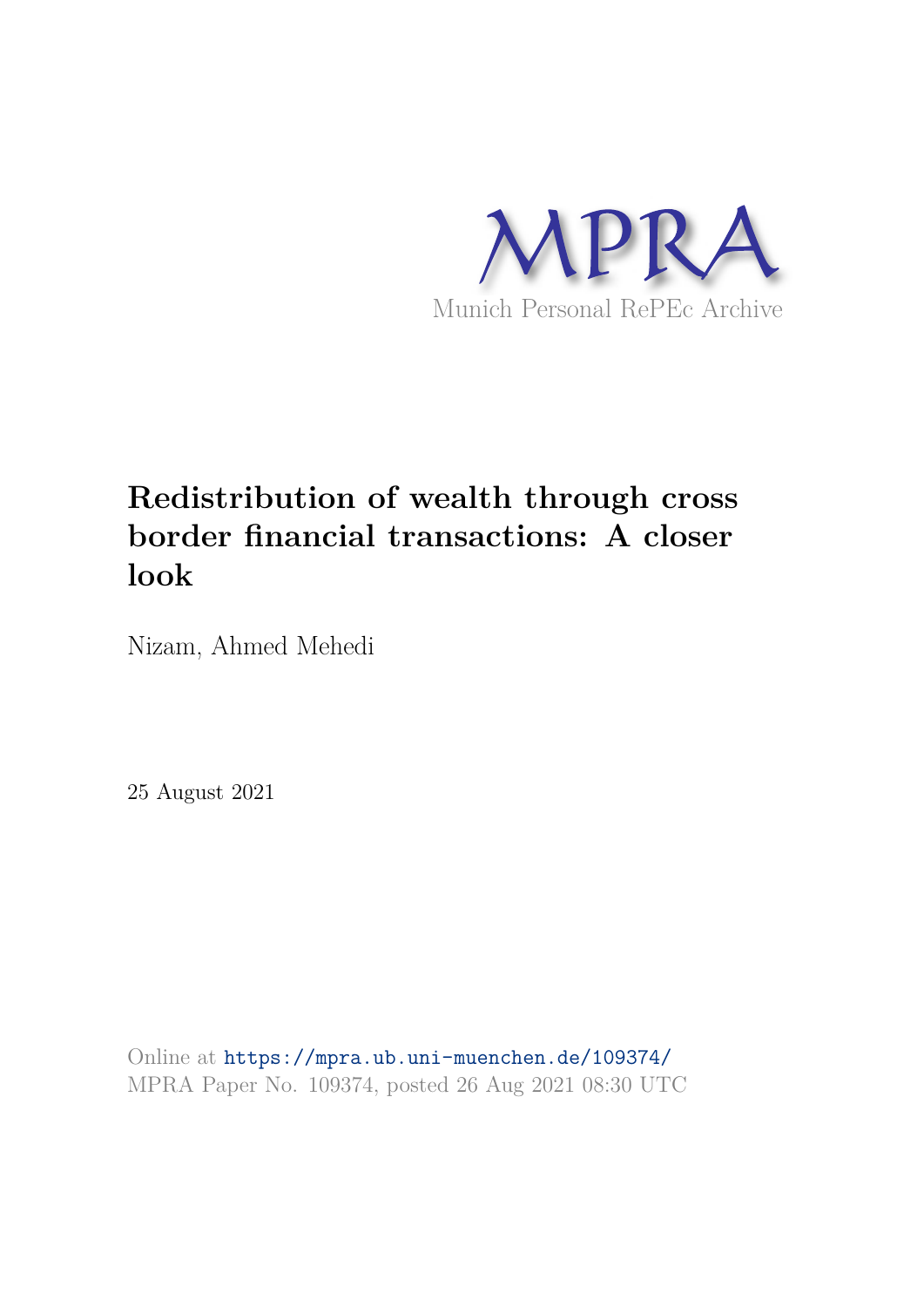## **Redistribution of wealth through cross border financial transactions: A closer look**

#### **Ahmed Mehedi Nizam**

ahmed.mehedi.nizam@gmail.com

August 25, 2021

#### **Abstract**

Contrary to existing literature, here we consider the foreign exchange reserve balance of a particular country as an indicator of how much goods, services and/or physical asset the country has transferred to the rest of the world in exchange of some fiat foreign currencies. On the other hand, the reserve balances of the rest of the world denominated in the currency of that particular country can be considered as the amount of goods, services and/or physical assets that the particular country has received from the rest of the world in exchange of its own fiat currencies. Hence, if we subtract the second quantity from the first one, we get an estimate of the extent of net non-monetary wealth that the particular country has transferred so far to the rest of the world in exchange of some fiat foreign money. We calculate the amount of net non-monetary wealth (thus defined) transferred to and from some major economies stemming from cross border financial transactions and analyze their long term and short term dynamics using VECM. The main objective of this study is to give a new perspective to what we conventionally mean by foreign exchange reserve of a country: Instead of assuming the reserve balance of a country as an asset we consider it as a measure of gross wealth (i.e., goods, services and physical asset) the country has transferred so far to other countries around the globe in exchange of some *paper* currencies with no intrinsic value.

#### **Keyword**

Cross border trade, wealth redistribution, hard currencies

#### **JEL Codes**

E01, E21, F14, F41

#### **1 Introduction and the history of US dollar as a hard currency** <sup>2</sup>

Nowadays US dollar tends to dominate international foreign exchange market although 3 it has not been so for so long. During the backdrop of the First World War US dollar started to replace pound sterling on its way to becoming the leading international 5 currency of the world discharging a wide array of functionalities for the countries that  $\epsilon$ hold it [10]. Back in 1912 US turned out to be one of the leading trading nations in the world. But to their dismay the exporters back in US found out that the banks  $\frac{8}{10}$ in their native land were unable and unwilling to provide for any kind of trade credit <sup>9</sup>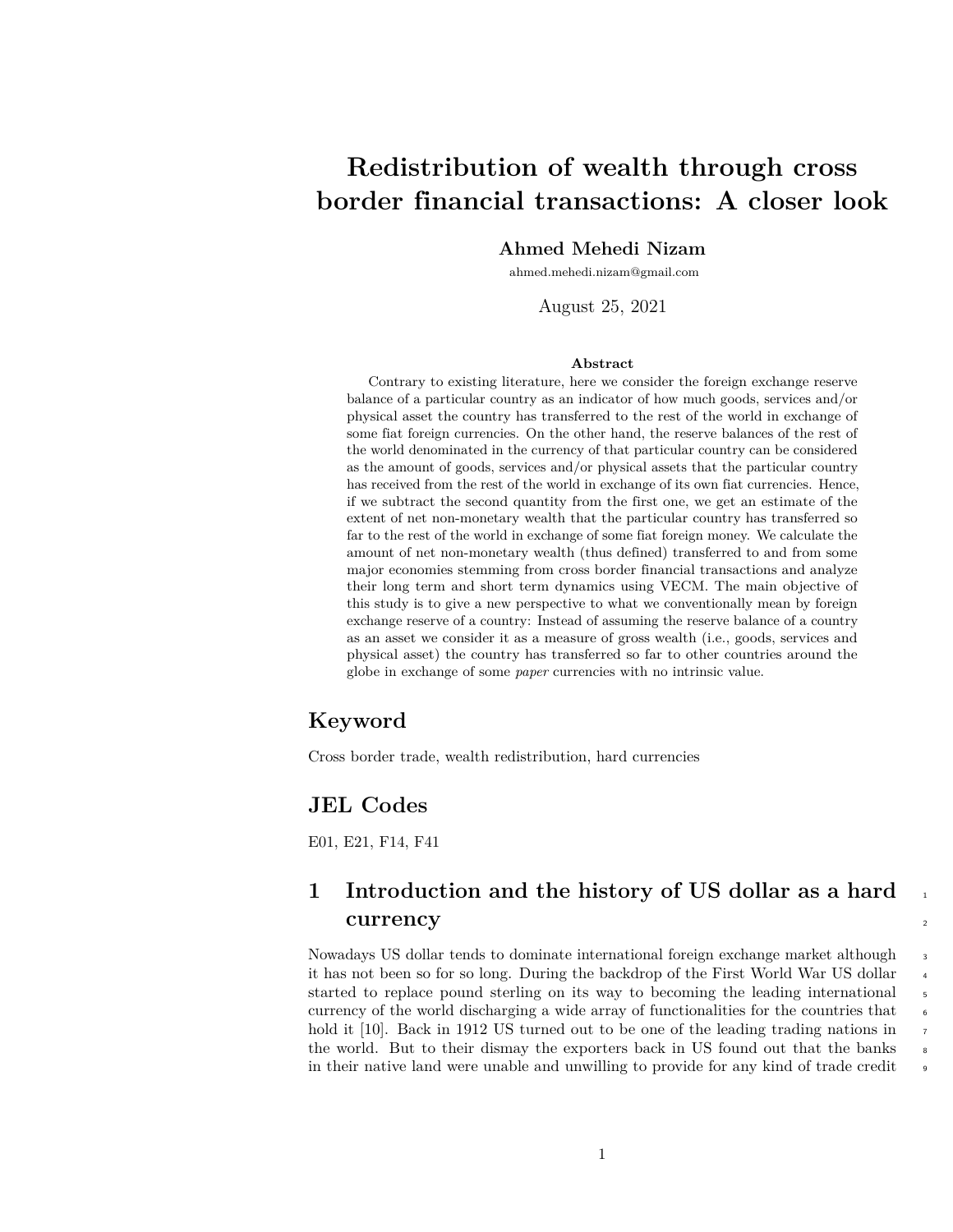directly to the exporters in US. Rather the banks in US used to seek acceptances through 10 their correspondent relationships with the banks in London and these acceptances were  $\frac{1}{11}$ eventually denominated in pound sterling  $[10]$ . Acceptances thus obtained were sold  $\frac{12}{2}$ in an active secondary market of individuals and institutions in London and in the 13 unusual and unlikely case where no party was intended to purchase the acceptance it  $_{14}$ was inevitably offloaded to the Bank of England at the existing bank rate [10]. Thus 15 Britain's early start as a trading nation, the existence of an active secondary market for  $\frac{16}{16}$ acceptances initiated by the banks in London and the Bank of England backstopping 17 any such unsubscribed acceptances led to the prominence of pound sterling in financing  $_{18}$ cross border trade credit  $[10]$ ,  $[26]$ ,  $[28]$ . Apart from London's proven advantages as a facilitator in international trade credit, banks in US had to come across some regulatory 20 hurdles which resisted them from actively taking part in cross border market of trade  $_{21}$ credits. National Banking Act prohibited the US banks to open offshore branches  $_{22}$ while federal legislation stopped them from dealing with trade credit [10]. However,  $_{23}$ Federal Reserve Act of 1913 gave generous permissions for the US banks to open offshore  $_{24}$ branches and also allowed them to participate in cross border trade credit [10]. These  $\frac{25}{25}$ regulatory reforms along with the advent of First World War in Europe closed the <sup>26</sup> international market of trade credit from London and pound sterling and opened it 27 for New York and US dollar. Since then US dollar starts to dominate international 28 foreign exchange market and nowadays performs a diverse set of roles including but not 29 limited to currency substitution, currency boarding  $[5]$ , currency pegging  $[22]$ , trade invoicing [18], bond issuing [31], commodity pricing [6] and so on and so forth. These  $\frac{31}{2}$ multifarious roles of US dollar entice countries around the globe to hoard huge amount 32 of US dollars as part of their official reserve. In the process of stockpiling dollars the <sup>33</sup> countries transact real goods and services in exchange of US dollar which is no better <sup>34</sup> than any other fiat currencies with no intrinsic value within. This is also true for all  $\frac{1}{35}$ other reserve currencies like euro, Japanese yen, pound sterling, Australian and Canadian <sup>36</sup> dollar, Swiss franc, Chinese renminbi and others. However, the United States, Eurozone,  $\frac{37}{20}$ Japan, UK, Australia, Canada, Switzerland, China and any other countries native to  $\frac{38}{10}$ any of the hard currencies also maintain foreign exchange reserves which are essentially <sup>39</sup> denominated in currencies other than their own one. So, if we subtract the official <sup>40</sup> foreign exchange reserve of a country from the total amount of global foreign exchange <sup>41</sup> reserve denominated in the currency of that particular country then we will be able to  $\frac{42}{42}$ get a cumulative measure of real wealth (goods, services and/or physical assets) that the <sup>43</sup> country has transacted so far with the rest of the world in exchange of its fiat currency. <sup>44</sup> Here, we try to quantify the aforesaid amount of wealth transfer for some major global <sup>45</sup> economies including US, Eurozone, Japan and China and analyze their trends. Main <sup>46</sup> purpose of this study is to rethink the decisions of building up reserve balances in an  $47$ unreasonable proportion which, according to us, is detrimental to the country itself from  $\frac{48}{48}$ consumption, (consumption induced) welfare and ownership point of view. The rest of <sup>49</sup> the article is organized as follows. In Section: 2 we try to investigate why countries tend  $\frac{50}{20}$ to accumulate foreign exchange reserve in the first place. Section: 3 elaborates how the 51 official foreign exchange reserve of a country is created gradually through transactions  $\frac{52}{2}$ in current and capital account. Section: 4 discusses the role of fiat currency in wealth  $\frac{1}{5}$ redistribution and elaborates the scope of the current study. Section: 5 provides a brief  $\frac{54}{54}$ description of the official foreign exchange reserve of some major economies and the 55 amount of wealth thus transferred in the process. Section:  $6$  concentrates the intuitive  $\frac{56}{100}$ reasoning presented so far into a mathematical model. Section: 7 compiles the data  $\frac{5}{2}$ gathered from different sources and analyzes their long term trends. In Section: 8 we 58 sketch the methodology followed for the empirical measurement. Section: 9 discusses the 59 results of empirical analysis. Section: 10 explains some of the limitations of the current  $\sim$ study and its future scope. Finally Section: 11 concludes the article.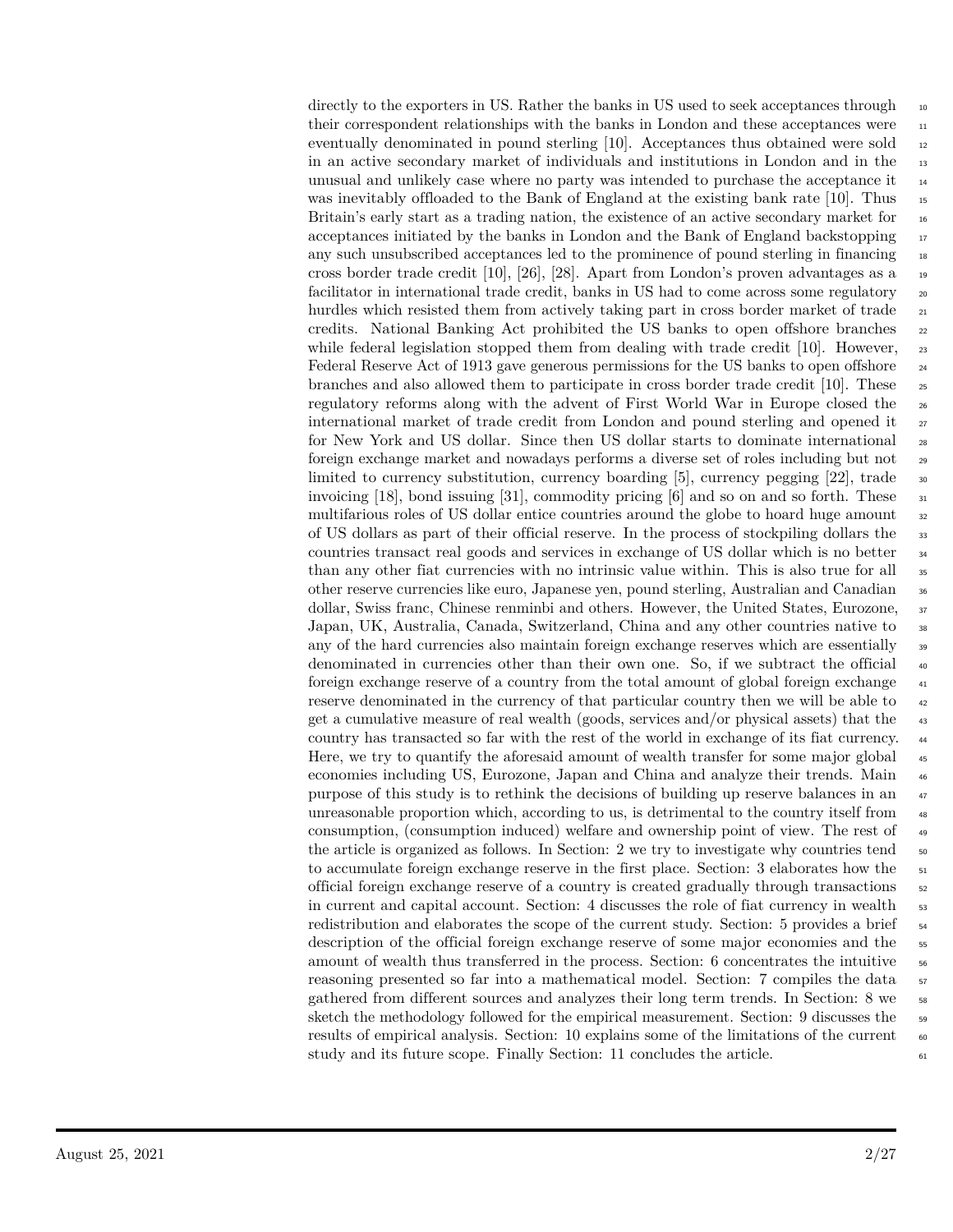### **2 Why countries choose to stockpile hard currencies**  $\alpha$ **like dollar** 63

- **Store of value:** Many countries around the globe often choose US dollar as a safe 64 store of value. It has been estimated that nearly  $60\%$  of all US dollars in circulation 65 were held outside the US as on 2005 [35] and these trends are even more noticeable  $\epsilon$ in recent times. For example, at the end of March, 2009 roughly 65% of the US  $\sigma$ dollar issued or nearly 580 billion in physical US currency outstanding was circulating <sup>68</sup> outside the US [16]. Moreover, as on 2016 nearly 900 billion US dollar in physical  $\epsilon_{9}$ form were circulating in countries other than US which comprised 60% of all US  $_{70}$ dollar issued at that point of time [27]. It has been observed that the demand for  $\pi$ US dollar increased steadily during the 1990s and into the early 2000s: A period  $\pi$ which witnessed several unprecedented political and economic turmoil including the  $\frac{73}{100}$ fall of the Berlin wall, the collapse of the Soviet Union and intermittent crisis in  $_{74}$ different Latin American countries [27]. The fuss and confusion created thereby, lured  $\frac{75}{15}$ countries across the globe to hold physical dollars as a dependable store of value while  $\tau$ seeing an extreme volatility in their own domestic currencies. To date Russia and  $77$ different Latin American countries still hold majority of US dollar circulating beyond <sup>78</sup> the national boundaries [16]. Introduction of euro finally stabilized the demand of  $\frac{79}{2}$ dollar although it is highly unlikely for euro to dethrone US dollar from its current  $\bullet$ role in recent times [16], [27], [30].
- **Medium of exchange in international trade:** US dollar has been predominantly <sup>82</sup> used in international trade as an invoicing currency [18]. Using a sample of some  $24$  83 countries, Goldberg and Tille  $(2008)$  [15] have shown that US dollar happens to be the currency of choice for both exports from and import to United States. Moreover, <sup>85</sup> drawing on their novel dataset, they have also shown that US dollar has also been  $\frac{1}{66}$ extensively used to facilitate international trade as a vehicle currency even when US <sup>87</sup> is not involved in the trade itself. Their second result, i.e., the role of the dollar as a  $\bullet$ vehicle currency is further analyzed by Gopinath  $(2015)$  [17]. Gopinath  $(2015)$  [17]  $\text{ss}$ has shown that the volume of international trade denominated in US dollar is far  $\frac{90}{2}$ more than the US's role as exporter and importer. Gopinath (2015) further finds  $\frac{91}{2}$ that the share of dollar as an invoicing currency to facilitate cross border imports  $\frac{92}{2}$ is roughly 4.7 times the share of US goods in import while the same is found to be nearly 1.2 for euro. This also happens to be true for export invoicing as observed by  $\frac{94}{94}$ Goldberg  $(2010)$  [16].
- Low transaction cost: In a frictionless ecosystem of international trade there is  $\frac{1}{96}$ evidently no reason for cross border transactions between any two arbitrary countries  $\frac{97}{97}$ to take place in some vehicle currency  $[7]$ . Countries that are involved in such  $\frac{98}{98}$ kind of transactions can easily use their own local currencies to facilitate trades 99 between them. However, transaction costs associated with trading in local currencies 100 tempt traders away from using their local currencies and make them more prone to  $_{101}$ utilize a widely traded and internationally accepted vehicle currency to facilitate such <sup>102</sup> trades  $[29]$ ,  $[4]$ ,  $[7]$ . Regardless of the benefits obtained by the traders in the process  $\frac{103}{2}$ this eventually provokes an eventual asymmetry in international financial market and <sup>104</sup> thus gives birth to a dominant international currency. Transaction costs associated 105 with the trading in local currencies mainly stem from the fact that now the financial  $_{106}$ intermediaries have to maintain sufficient balances in a whole spectrum of accounts 107 denominated in different currencies. 108
- **Sustained liquidity:** Apart from low transaction cost another desirable characteristic 109 for a truly international currency is that it has to maintain sufficient liquidity in the 110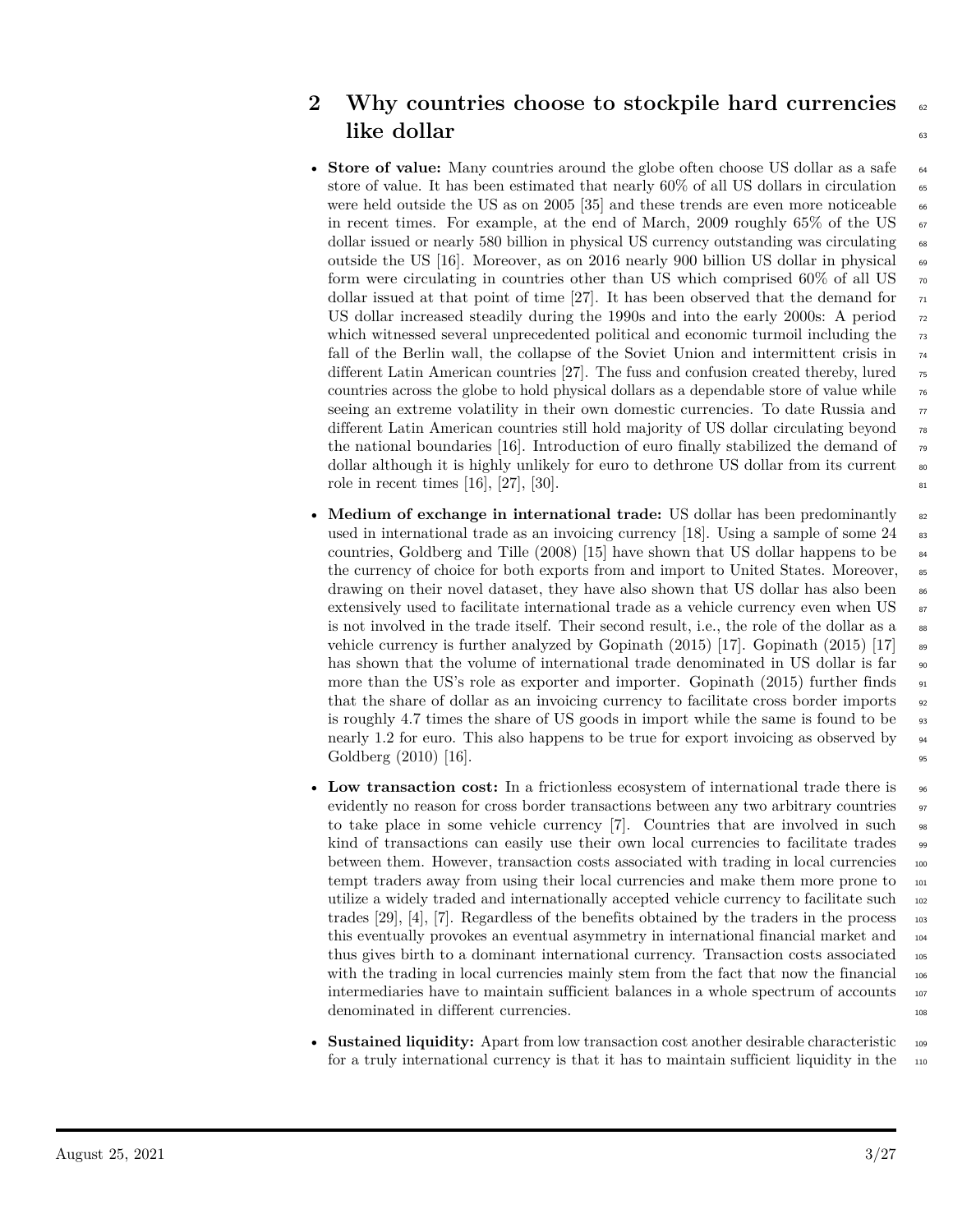international market even amidst financial instabilities. It is to be noted in this regard  $\frac{1}{111}$ that during the peak of the global financial crisis of 2007-2008 US dollar successfully 112 maintained sufficient liquidity in the trading market which greatly reinforced its role 113 as a truly international currency. Moreover, at the height of the global financial crisis  $_{114}$ dollar denominated assets performed distinctively well which eventually cemented its <sup>115</sup> position in international currency market [30], [19].

- **Socio-economic stability:** Socio-Economic stability of a region often adds significantly to the choice of the hard currencies. To further investigate the matter we <sup>118</sup> can take a look at the path dollar and euro have traversed on their way to becoming <sup>119</sup> international currencies and also how one surpasses the other significantly in the <sup>120</sup> race. Since the introduction of euro back in 1999 its global usage as an international 121 currency grew steadily and within 2005 it appeared to become one of the leading cur- <sup>122</sup> rencies alongside dollar [30]. However, after that and during the global financial crisis 123 it happens to lose ground to dollar and dollar denominated international corporate <sup>124</sup> bonds see a huge surge in use only at the expense of euro [31]. Moreover, Maggiori, <sup>125</sup> Neiman and Schreger (2019) [30] have also shown that the dominance of US dollar <sup>126</sup> is not confined to the internationally traded bond market. Rather starting roughly 127 around the peak of sub-prime crisis it is equally observed across many other aspects <sup>128</sup> of international currency use. It has been argued that dollar's sustained liquidity <sup>129</sup> during the crisis coupled with sovereign debt crisis in the Eurozone and its subsequent 130 instabilities added greatly to the retreat of euro on its race of becoming the leading <sup>131</sup> international currency [30]. Instability in the Eurozone mainly stemmed from the <sup>132</sup> probable exit of several nations like United Kingdom and others from EU making the <sup>133</sup> investors and lenders alike reluctant to trade on a currency like euro, the existence of  $_{134}$ which was then merely trembling in the balance.
- **Currency substitution:** Many countries across the globe have chosen to replace 136 their own currencies either completely or partially by the US dollar after declaring 137 the same as legal tenders inside their countries [5]. Within these countries US dollar 138 has been extensively used to transact goods and services in both local and foreign 139 market. To date US dollar has been used to completely replace local currencies <sup>140</sup> in British Virgin Islands, Caribbean Netherlands , El Salvador, Marshall Islands, <sup>141</sup> Federated States of Micronesia, Palau and Turks and Caicos Islands. The list of <sup>142</sup> countries that use US dollar alongside their own currencies is even longer and currently <sup>143</sup> includes Argentina, Barbados, Belize, Cambodia, Iraq and many more. However, US <sup>144</sup> dollar is not the only currency that is used as legal tenders beyond their national 145 boundaries: Australian dollar, euro, Indian rupee, New Zealand dollar, South African <sup>146</sup> rand, Armenian dram, Brunei dollar, Danish kroner, Egyptian pound, Hong Kong 147 dollar, New Israeli shekel, Jordanian dinar, Russian ruble, Swiss franc and Turkish lira <sup>148</sup> enjoy the same status in various proportions. The main benefit the countries reaped <sup>149</sup> in by adopting a hard currency as legal tender is the reduced transaction cost [1] and <sup>150</sup> less volatility in international trade [25] which facilitate economic integration with <sup>151</sup> the rest of the world  $[3]$ ,  $[34]$ . Other than trade benefits currency substitution offers  $\frac{152}{152}$ greater discipline in monetary and fiscal arena, enhanced macroeconomic stability <sup>153</sup> and financial deepening [25].
- **Pegged exchange rate regime:** Although quite a few countries have either fully or  $\frac{155}{155}$ partially replaced their currencies with some hard currencies, other countries with not <sup>156</sup> so strong currencies of their own are more conservative in approach and instead of  $_{157}$ declaring a foreign currency as legal tenders they tend to peg their currency against 158 some hard currencies. These countries intend to maintain a fixed predefined exchange 159 rate for their currencies against US dollar, euro or some other currencies or currency 160 basket with a view to reduce volatility in foreign exchange market. According to <sup>161</sup>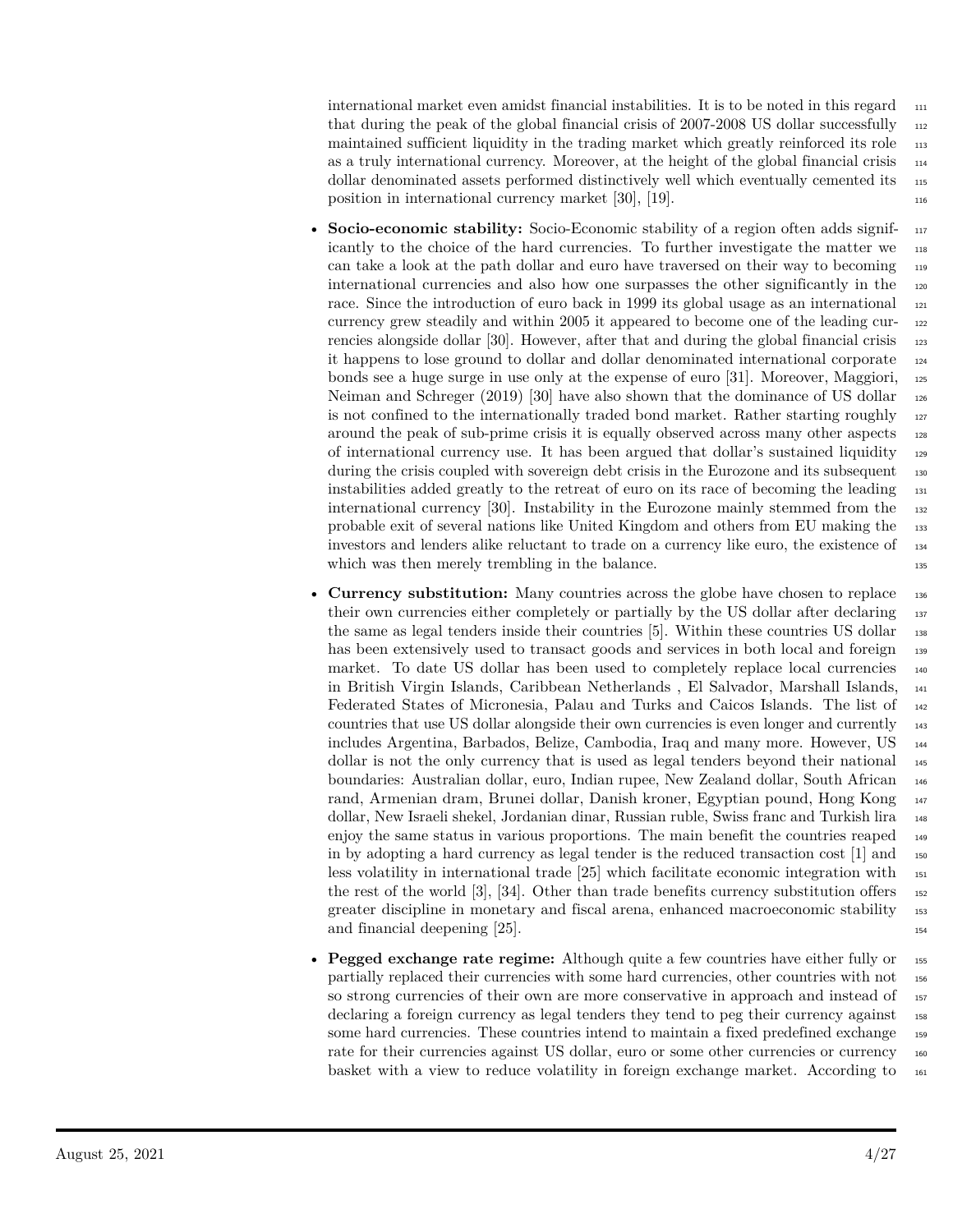the de facto classification of exchange rate arrangements around the globe carried 162 out by IMF, currently 43 countries are following some form of pegged exchange rate <sup>163</sup> mechanism  $[22]$ . Among these 43 (forty three) countries, 14 (fourteen) countries peg  $_{164}$ their currencies against US dollar, 18 (eighteen) others use euro as the reference <sup>165</sup> currency,  $04$  (four) use different currency-mixes as reference while the rest  $07$  (seven)  $_{166}$ choose some other currencies as currency anchor. Typically countries that are intended  $_{167}$ to peg their currency against some other currency must hold sufficient amount of  $_{168}$ that reference foreign currency in order to stabilize any sharp spike or fall in the <sup>169</sup> currency market through open market operation [11]. Another less used mechanism <sup>170</sup> to maintain currency pegging is to declare currency conversion in any rate other than <sup>171</sup> the prescribed one as illegal. However, it is difficult to implement and may often lead  $_{172}$ to the creation of black market for foreign exchanges inside the country. Nonetheless  $_{173}$ some countries like China has been immensely successful in implementing the scheme  $_{174}$ so far as intended [20].  $175$ 

• **Currency inertia:** Once a currency establishes itself as an international currency  $\frac{176}{176}$ it continues to maintain its status due to inertia in currency usage  $[16]$ . As the  $\overline{177}$ global financial system is adapted to the usage of that particularly strong currency it <sup>178</sup> becomes increasingly difficult to replace it with some other new currencies. In other <sup>179</sup> words the momentum an international currency attains once it establishes itself as a 180 hard currency places it even more firmly in global financial arena. Apart from its 181 essential role of store of value, medium of exchange and currency peg, more and more <sup>182</sup> new roles are created. For example, once the US dollar has solidified its position as a 183 hard currency more and more entities across the world start to issue sovereign and 184 corporate debt securities denominated in US dollar [30]. As on 2017 nearly  $70\%$  of all  $_{185}$ cross border corporate bonds are denominated in US dollar whereas only 20% are <sup>186</sup> denominated in euro [31]. Moreover, share of US dollar in syndicated bank finance <sup>187</sup> reaches as high as  $70\%$  during  $2017$  with a trend pointing even upward [30]. It has  $_{188}$ been argued that US dollar will continue to hold its position as a leading international <sup>189</sup> currency even if it starts to depreciate considerably  $[33]$ . Aside from the empirical  $_{190}$ investigation of currency inertia Matsuyama et al. (1993) [32] provides a theoretical <sup>191</sup> foundation of currency inertia in the context of a random matching game. <sup>192</sup>

### **3 How reserves are gradually built up through trans-** <sup>193</sup> **actions in current and capital account**

Before delving into detail a few preliminary definitions are on the way: <sup>195</sup>

• **Net open foreign exchange position of commercial banks (NOP FX):** <sup>196</sup> NOP FX is defined as the difference between foreign currency assets and foreign 197 currency liabilities of a particular bank and it is often treated to be one of the <sup>198</sup> core financial soundness indicators for banks [23]. If a bank's foreign currency <sup>199</sup> assets are greater than its foreign currency liabilities then it is said to have a long <sup>200</sup> position. On the other hand when the foreign currency liabilities are greater than <sup>201</sup> the foreign currency assets of a bank then the bank's position is termed as short  $_{202}$ position. Particularly, NOP FX is a measure that indicates how much a bank might <sup>203</sup> gain/lose in the foreign exchange market due to the movements of exchange rate. <sup>204</sup> For example, if a bank has a net long position then an appreciation in domestic 205 currency will lead to less profitability for the bank in its foreign exchange holdings. <sup>206</sup> This is because the bank's net foreign currency asset now means less in terms  $_{207}$ of local currency. On the other hand if the bank has a net short position in FX <sup>208</sup> market then an appreciation in local currency will add to the profitability of the 209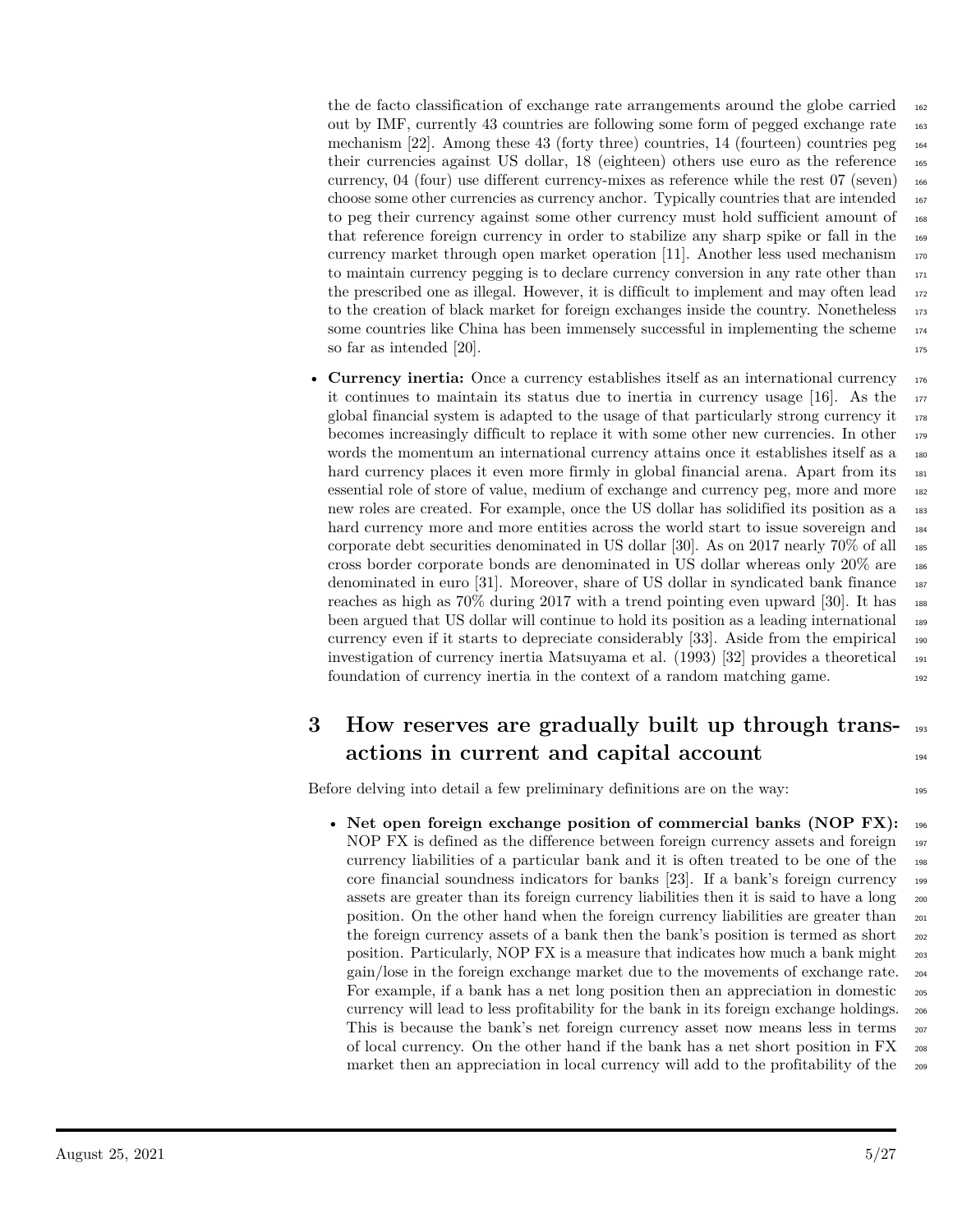bank as the bank's net foreign currency liability now means less in terms of local <sup>210</sup> currency. When the bank's foreign currency asset perfectly matches its foreign  $_{211}$ currency liability then the bank is said to have a balanced position which shields  $_{212}$ the bank against exchange rate movements. To limit how much risk a bank may 213 take regulators in many if not all emerging market economies tend to set a specific <sup>214</sup> limit for NOP FX and this limit is often tied to the eligible regulatory capital of <sup>215</sup> the respective bank [21]. Higher the bank's capital higher will be NOP FX limit as  $_{216}$ capitals are often treated as a cushion against risk  $[2]$ . However, many developed  $\frac{217}{217}$ jurisdictions often refrain from setting up an explicit limit on NOP FX and in these <sup>218</sup> cases banks' NOP FX limits are ultimately restricted by the risk based capital <sup>219</sup> holding requirements for the banks set out by Basel guideline  $[2]$ . We will discuss  $\frac{220}{20}$ about it in the next segment.

• **Indirect limit for foreign currency holding:** We have already discussed that <sub>222</sub> many advanced jurisdictions do not set up an explicit limit for NOP FX. However, 223 nowadays central banks in the developed countries are actively advocating the <sup>224</sup> implementation of the recommendations of Basel-III accord  $|2|$  in the commercial  $225$ banks under their respective jurisdictions [9], [12]. According to the first pillar  $_{226}$ of the Basel-III accord each bank should maintain at least 8% of its total risk <sup>227</sup> weighted asset as capital [2]. Minimum Capital Requirement (MCR) under the 228 applicable provision of Basel-III is calculated by considering risk weighted assets for <sup>229</sup> credit, market and operational risk [2]. If the risk weighted asset associated with <sup>230</sup> any of these 03 (three) risks increases then MCR also increases. If the bank fails  $_{231}$ to maintain required MCR then it may fall into regulatory treatment. So, banks 232 always try to keep adequate capital by restricting the growth of risk weighted asset <sup>233</sup> in all three buckets. As net uncovered foreign exchange position of the bank or <sup>234</sup> NOP FX is a significant contributor to market risk there is a natural urge from <sup>235</sup> the banks to keep their NOP FX as low as possible. This implicitly prohibits the <sup>236</sup> banks from holding an ever increasing amount of foreign currency assets and/or  $_{237}$ liabilities. 238

As we are done with the basic definitions we now discuss how transactions in current 239 and capital account can build or deplete a country's official foreign exchange reserve. <sup>240</sup> Following illustration, i.e., Fig: 1 graphically presents the flow of non-monetary assets  $_{241}$ and fiat money arising from cross border transactions between any particular country  $_{242}$ and the rest of the world. 243



**Fig 1.** Flow of non-monetary assets and fiat money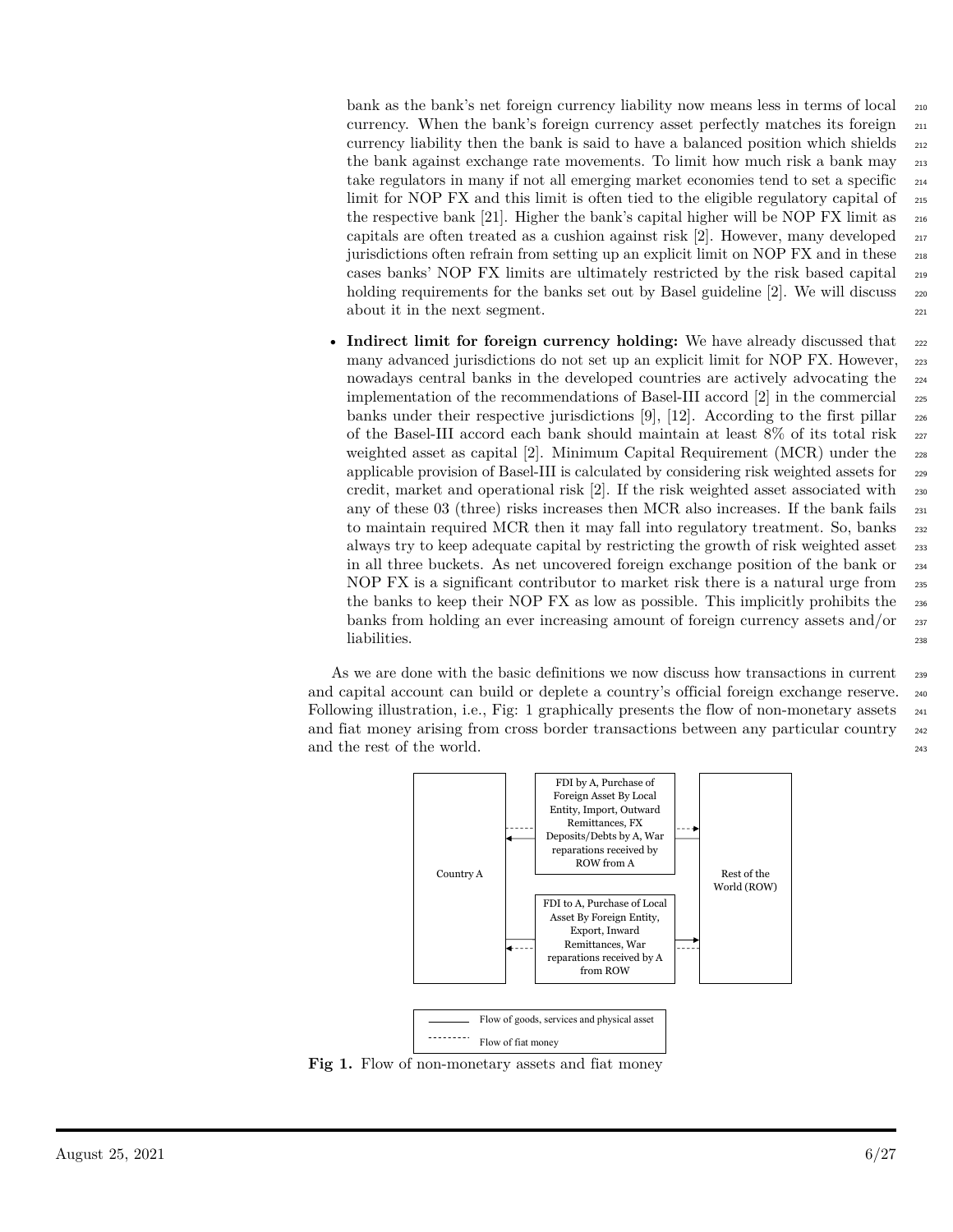- **Import:** When an importer makes payments for his import generally he has two  $_{244}$ ways. He can either make payment from his own foreign currency account. Or if  $_{245}$ the applicable law permits he may request his bank to make payment for his behalf <sup>246</sup> either by submitting an equivalent amount of local currencies or by creating a loan  $_{247}$ account against his name. In either case the bank has to remit the equivalent amount <sup>248</sup> of foreign currencies abroad. If the bank has sufficient foreign currency balance in its <sup>249</sup> respective nostro account then it will not hamper the official foreign currency reserve 250 of the country. If however the bank does not have required foreign currency to make <sup>251</sup> import payment then it may wish to purchase the same from the local central bank. <sup>252</sup> In this case the official foreign currency balance of the importing country reduces by 253 the importing amount.
- **Export:** When an exporter receives his export proceeds in foreign currencies he can 255 do two things with it. Either he retains the foreign currency balance in his account or <sup>256</sup> he may wish to convert it into equivalent local currency from a bank in order to meet 257 his day to day business expenditures. In the later case the foreign currency balance  $\frac{258}{258}$ of the exporter's bank increases. Increased foreign currency balance may make the <sup>259</sup> exporter's bank breach its own NOP FX limit. Even if the exporter's bank does not <sup>260</sup> breach its NOP FX limit the above phenomenon must increase the bank's overall <sup>261</sup> market risk and bring it into the realm of enhanced capital requirements according to  $_{262}$ the applicable provision of the Basel accord. In either case the exporter's bank may 263 choose to sell a portion of its foreign currency holdings to the local central bank. If <sup>264</sup> the central bank agrees to purchase the foreign currencies from the exporter's bank <sub>265</sub> only then the official reserve of the exporting country increases. <sup>266</sup>
- **Inward remittances by domestic factor:** Domestic factor serving abroad may 267 earn foreign currencies and may wish to remit it to its native land. To do so, the 266 factor may wish go to any of the offshore branches of a local bank and gives it the <sup>269</sup> amount in foreign currency to remit it to its native land. In this case the bank  $_{270}$ purchases the foreign currency and gives an equivalent amount of local currencies to <sup>271</sup> the designated beneficiary in the factor's native land. Again by purchasing foreign  $_{272}$ currency the bank increases its market risk or even breaches its NOP FX limit. In <sup>273</sup> either case it may wish to sell the foreign currency to the local central bank. If the <sup>274</sup> central bank native to the factor serving abroad purchases the foreign currency then <sup>275</sup> it will add up to the official reserve of the factor's local land. <sup>276</sup>
- **Outward remittances by foreign factor:** Foreign factor serving within a country  $\frac{277}{277}$ may wish to remit a portion of its income abroad. This is just the opposite case  $\frac{278}{278}$ of what we have discussed in the previous section. In this case the official foreign <sup>279</sup> currency balance of the foreign factor's native land may increase in the process. <sup>280</sup>
- **Purchase of foreign asset by local entity:** If any local entity intends to purchase  $_{281}$ foreign asset then in the first place he may go to his bank with equivalent amount of  $_{282}$ local currency (or apply for a credit line from the bank) to initiate a foreign remittance 283 to seller of the foreign asset abroad. If the bank agrees, the local legislation permits and  $_{284}$ the bank has sufficient foreign currency balance then it may initiate the transaction  $\frac{285}{200}$ and local official foreign currency reserve is effectively left unaffected. If however the 286 bank does not have sufficient FX balance then it may wish to purchase it from the 287 local central bank and in this case the local foreign currency balance is depleted by 288 the amount purchased and remitted abroad. 289
- **Purchase of local asset by foreign entity:** If a foreign entity intends to purchase 290 any local asset then it must remit an equivalent amount of foreign currency through  $_{291}$ any of the local banks. The bank that receives the inward remittances gives equivalent <sub>292</sub>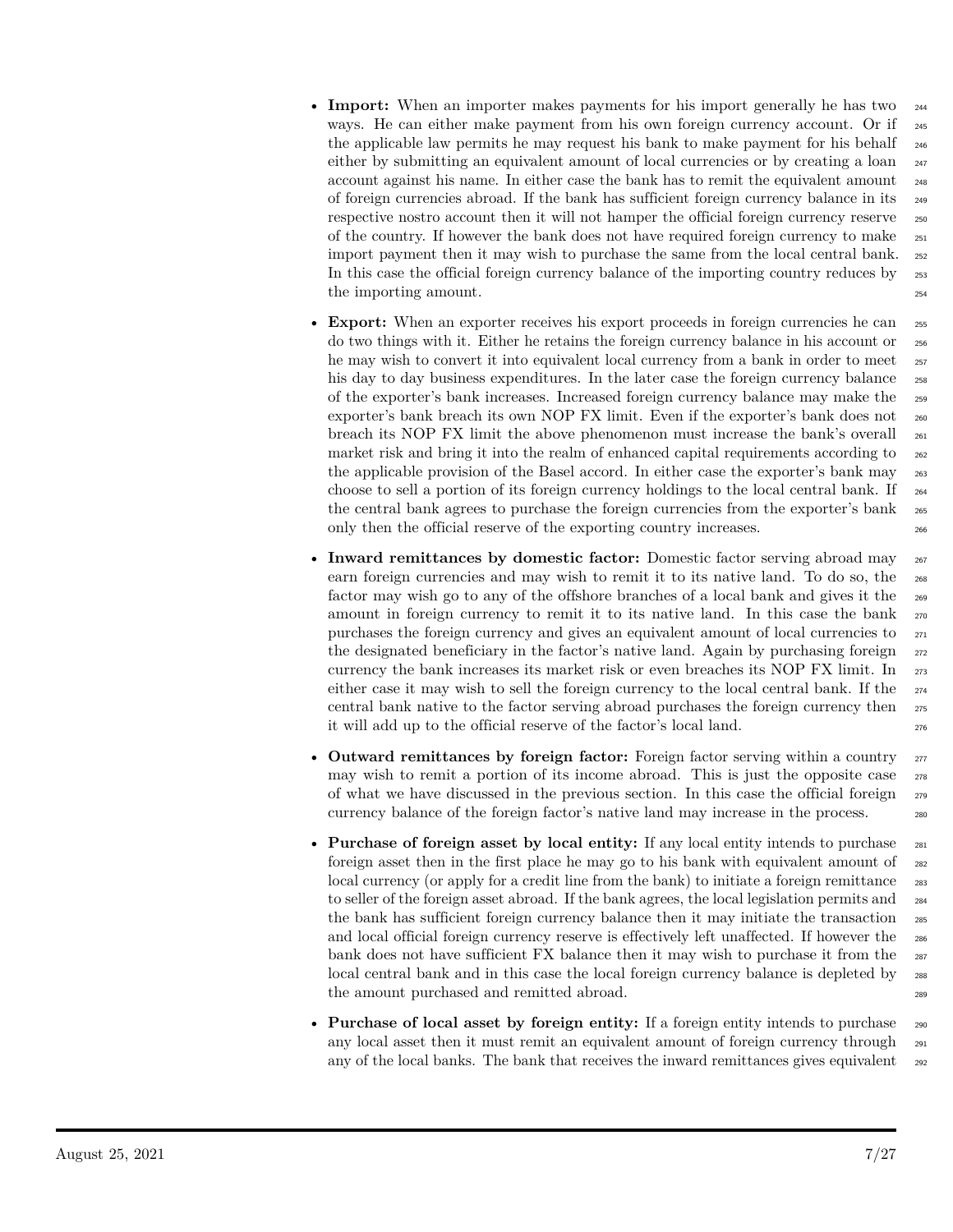local currency to the foreign entity with which the purchase is made. Purchasing 293 foreign currency inevitably increases the local bank's market risk or it may even <sup>294</sup> breach its permissible NOP FX limit. In either case if the bank sells any amount of <sup>295</sup> its foreign currency holding to the local central bank then it will eventually adds to <sup>296</sup> the local country's official foreign exchange balance.

- **Foreign Direct Investment (FDI)**: When a country receives FDI from some 298 other country then the fund can be channeled through two plausible ways: either it <sup>299</sup> transmits through some local commercial banks or it may do so through the local <sup>300</sup> central bank at the receiving end. If the FDI is sponsored by some foreign private  $\frac{301}{201}$ sector entity then it is generally transmitted through some of the local commercial <sub>302</sub> banks in the receiving country. In this case, the local commercial banks that receive  $\frac{303}{200}$ the foreign currency fund will give away an equivalent amount of local currencies to  $\frac{304}{204}$ the foreign entity or its representatives that initiate the remittance. The local bank <sub>305</sub> may choose to sell its foreign currency receipt thus obtained to the local central bank for at least 03 (three) main reasons: 1) in order to meet up its day to day expenditure  $\frac{307}{200}$ 2) to maintain its NOP FX limit and 3) to curb market risk and capital charge thereon  $\frac{308}{20}$ according to the applicable provision of the risk based capital adequacy guideline <sub>309</sub> issued by the Basel Committee of Banking Supervision. Once the commercial banks <sup>310</sup> sell out their foreign currencies to the local central bank it gets reflected into the  $\frac{311}{200}$ country's official foreign exchange reserve balances. On the other hand, with local <sup>312</sup> currency thus received the foreign entity will then acquire local assets i.e., it may buy <sup>313</sup> lands, machineries and other equipments for investment purpose. Instead of direct  $_{314}$ investment, the foreign entity may also choose to invest in the local stock market and  $\frac{315}{2}$ in this case it gets the ownership of some companies' which hold physical assets. In <sup>316</sup> both cases, the foreign entity gets the ownership of real assets in exchange of some <sup>317</sup> fiat foreign currency. However, if the initial foreign investment is sponsored by the <sup>318</sup> foreign government then the fund usually transmits through the central bank and <sup>319</sup> immediately gets reflected into the reserve balance of the receiving country. The rest <sup>320</sup> of the steps are same as above.  $321$
- **Foreign currency deposits and debts:** When a country receives foreign currency 322 deposits and/or foreign currency debts then its reserve balance is immediately in- <sup>323</sup> creased. However, unlike all the transactions discussed above no immediate transfer <sup>324</sup> of ownership of goods, services and/or physical assets takes place in the process. <sup>325</sup> Nonetheless, these foreign currency deposits and debts are supposed to be paid back in  $\frac{326}{20}$ foreign currencies and these foreign currencies are in turn earned by the deposit/debt  $327$ receiving country through any of the aforementioned transactions i.e., export, inward <sup>328</sup> remittances etcetera which involves exchange of physical assets for some fiat currencies.  $\frac{329}{20}$ Thus the contribution of foreign currency deposits and debts in the official foreign  $\frac{330}{2}$ currency reserve of a country represents the future (deemed) transfer of wealth by  $\frac{331}{331}$ the receiving country to its foreign creditors for some paper currencies during the  $\frac{332}{2}$ time of settlement. 333
- **War reparations:** Unlike anything mentioned above a country may receive reparations in foreign currency for damages caused by the war usually from its defeated foes. 335 War reparations add to the receiving country's reserve balances. However, the portion  $\frac{336}{2}$ of a country's official reserve balances that are attributed to such compensations 337 does not directly involve any transfer of physical wealth from the receiving to the  $\frac{338}{100}$ giving entity. But, if we consider the mechanism inside such reparations then we <sup>339</sup> will be able to reconcile all of its disparities with the other transactions mentioned  $\frac{340}{2}$ above. During the war the defeated country inflicted damages in terms of physical <sup>341</sup> assets to the compensation receiving country. Thus we can safely assume that the  $\frac{342}{4}$ country that makes such compensation takes possession of the now-destroyed physical <sup>343</sup>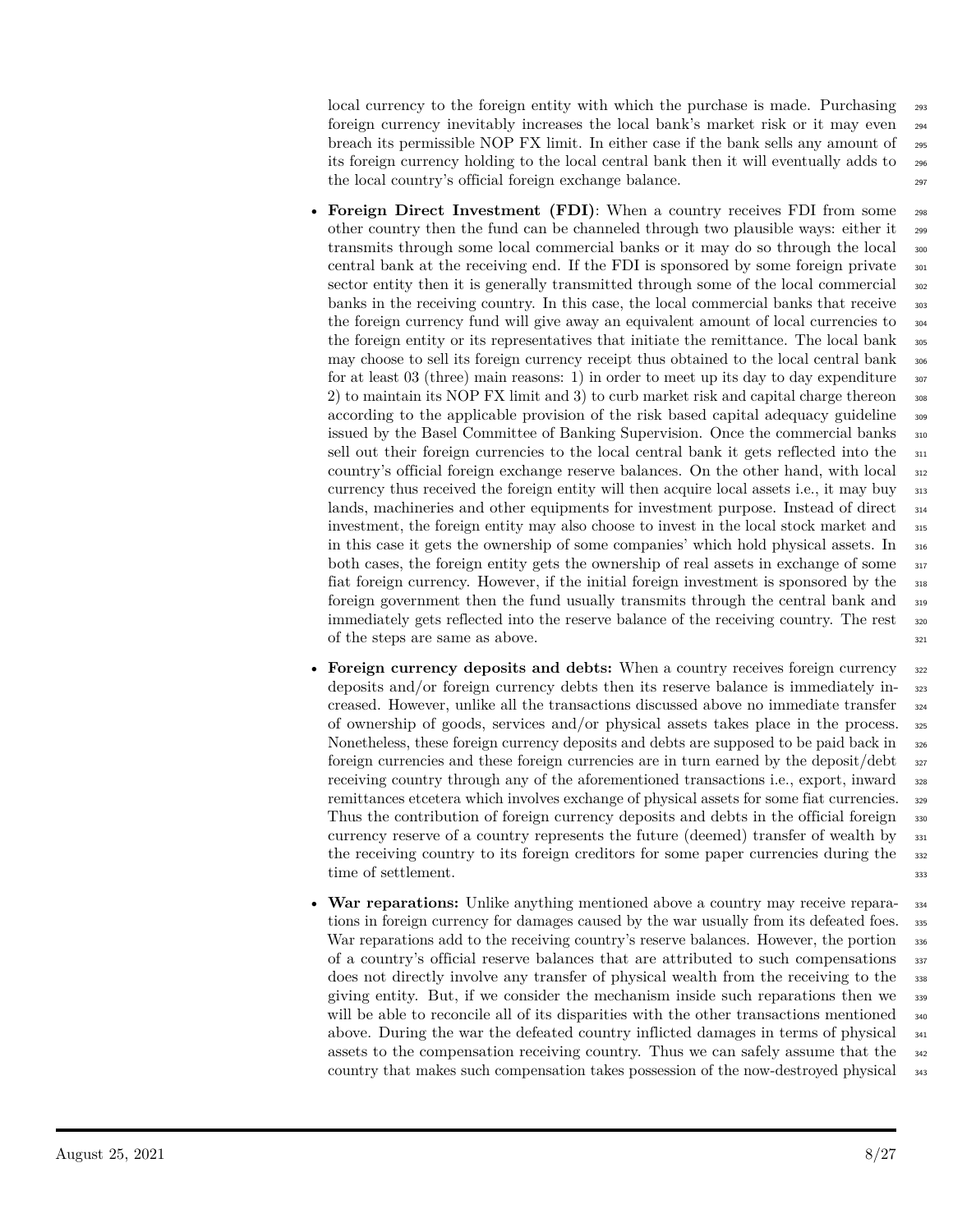asset (of current book value of zero) previously belonging to the winning country and <sup>344</sup> the winning country receives payment in fiat foreign money which immediately gets 345 reflected into its reserve balances.  $346$ 

### **4 Role of the fiat currency in wealth redistribution** <sup>347</sup> and the scope of the current study  $348$

Although the ancient history of the fiat money can be traced back to the 12th century <sup>349</sup> China  $[37]$  its modern history began only in the early nineteen seventies when president  $\frac{350}{100}$ Nixon of United States unilaterally cancelled the covenants of the Bretton Woods <sup>351</sup> conference and suspended the direct convertibility of US dollar to gold [38]. Since the <sup>352</sup> collapse of the Bretton Woods agreement most (if not all) of the world's currencies are <sup>353</sup> fiat currencies, i.e., they are not backed by any valuables like gold, silver etcetera. The <sup>354</sup> modern fiat money system is in fact incidentally designed to exacerbate global income  $\frac{355}{200}$ inequality through at least five main channels namely inflation tax channel, savings <sup>356</sup> redistribution channel, interest rate exposure channel, earning heterogeneity channel and <sup>357</sup> income composition channel [40]. Inflation tax channel stresses that unexpected inflation  $\frac{358}{2}$ will disproportionately hurt the households that rely more on cashes to conduct their  $\frac{359}{2}$ day to day transactions. It has been argued that the low income households tend to use  $\frac{360}{200}$ more cash based transactions as compared to their wealthier counterparts and they are  $\frac{361}{100}$ the ones that are most vulnerable to the (negative) redistributive effect of inflation [39]. <sup>362</sup> Thus the welfare cost of inflation is substantially higher for low income households <sub>363</sub> than their wealthier peers and thereby inflation may be treated as regressive taxes on <sup>364</sup> consumption [39]. The second channel namely the savings redistribution channel posits <sup>365</sup> that inflation revalues nominal balance sheet of the households and/or firms where the  $_{366}$ debtors gain at the expense of the creditors [41]. Using the savings redistribution channel  $\frac{367}{267}$ Doepke and Schneider  $(2006)$  [42] has shown that the young, middle class households  $\frac{368}{100}$ will be benefitted most from moderate inflation episodes as they tend to hold long-term <sub>369</sub> nominally denominated debt in the form of fixed-rate mortgages. On the other hand the  $\frac{370}{20}$ main losers will be the rich and elderly households that own majority of government  $_{371}$ bonds as assets. The third channel of wealth distribution through monetary policy  $\frac{372}{272}$ decisions under fiat money system is the interest rate exposure channel which postulates  $\frac{373}{27}$ that a decrease in real interest rate will result into an increase in the value of the financial <sup>374</sup> assets. Financial assets appreciates as their future cash flows, i.e., coupon payments, <sup>375</sup> dividends are now discounted with a reduced rate. It has been argued that a decline in <sup>376</sup> real interest rate would redistribute wealth from the short term deposit/bond holders to  $\frac{377}{27}$ those who hold long term investments and/or adjustable rate mortgage liabilities [41].  $\frac{378}{20}$ The fourth channel through which monetary policy actions contribute to income and <sup>379</sup> wealth redistribution is known as the earnings heterogeneity channel. According to this <sup>380</sup> channel labor incomes are disproportionately affected by monetary policy shocks, i.e., <sup>381</sup> incomes of high end and low end households may respond differently to monetary policy <sup>382</sup> decisions [43]. Moreover, these responses are not uniform across peoples of different age  $\frac{1}{383}$ groups, racial and ethnic categories with different skill sets [44]. The fifth mechanism <sup>384</sup> through which the monetary policy decisions under a fiat currency system may intervene 385 into the income distribution is known as the income composition channel. The idea <sup>386</sup> behind the income composition channel is rather simple: Households at different regions <sup>387</sup> of income distribution may rely upon different means of income generation. For example, <sup>388</sup> the low income households tend to rely upon transfer payments and food stamps whereas <sup>389</sup> the middle income groups depend upon the labor income and high end groups rather  $\frac{390}{2}$ rely on business and capital income [40]. As these heterogeneous income sources respond <sup>391</sup> quite differently to incumbent monetary policy shocks so will do the household incomes <sub>392</sub>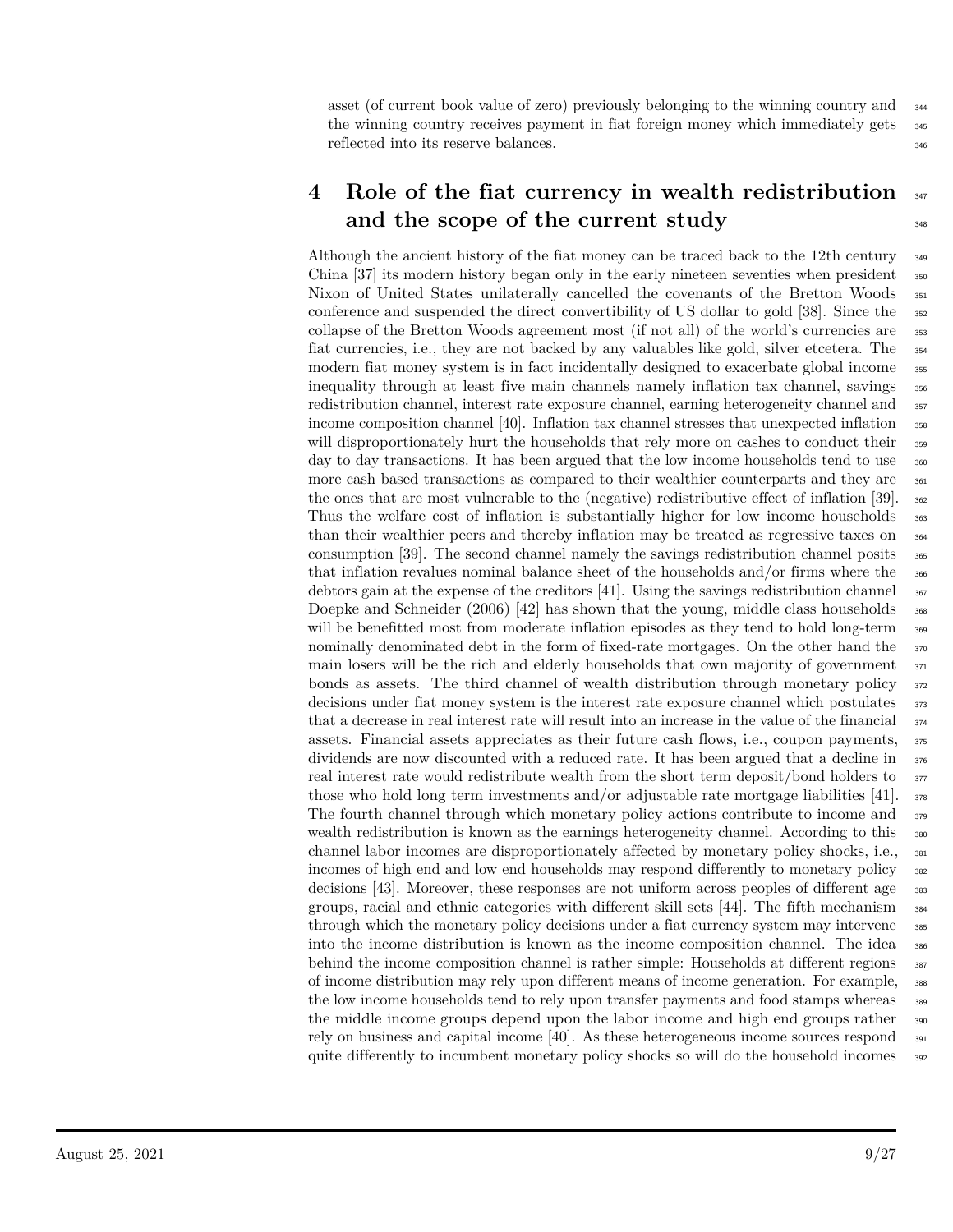at different ends of the income distribution.

Literature cited above tends to describe the distribution of *monetary* wealth inside a <sup>394</sup> country (or a consortium of countries in a monetary union) through monetary policy <sup>395</sup> decision under a fiat currency system. In the above literature wealth indicates monetary 396 or nominal wealth. Here, in the first step, we redefine wealth as the ownership of physical  $\frac{397}{2}$ assets, consumable goods and entitlement to certain services instead of some monetary 398 balances that may rest in a bank account. For example, in the context of the current <sup>399</sup> discourse, imports adds to the total wealth of the importing country as it gets ownership  $\frac{400}{400}$ of real (non-monetary) assets in exchange of some fiat foreign exchange balances with no <sup>401</sup> intrinsic value. In contrast, export transfers real goods and services from the exporting to  $\frac{402}{402}$ the importing country and thereby reduces the total wealth of the exporting country in  $\frac{403}{200}$ exchange of some *fiat* monetary gain. Thus, through cross border financial transactions some countries get the ownership of real goods, services and physical assets while the  $_{405}$ others tend to accumulate balances in their reserve account and these reserve balances <sup>406</sup> are no better than some figures in a table with no consumable value within. Although,  $_{407}$ the reserve balances can be used to purchase real goods, services and physical assets in  $\frac{408}{408}$ the international market, its value can only be realized when such a purchase actually  $\frac{409}{409}$ takes place, i.e., unless it is used it does not deliver any value. Here, after redefining <sup>410</sup> wealth in such a (non-monetary) way we analyze the role of cross border transactions  $411$ in current and capital account in the distribution of non-monetary wealth amongst the <sup>412</sup> participating countries.  $\frac{413}{413}$ 

#### **5** Official foreign exchange reserves of the whole world





According to the IMF COFER database [24] the total allocated foreign currency <sup>415</sup> reserve of the whole world during 2019 is found to be nearly USD 11.08 trillion. Fig: 2  $_{416}$ demonstrates the currency-wise composition of the consolidated foreign exchange reserve  $\frac{417}{412}$ of the whole world. Reserve balances maintained in currencies other than US dollar <sup>418</sup> are converted into equivalent US dollar amount by using the year end market exchange <sup>419</sup> rate [24]. From Fig: 2 it is evident that USD 6744*.*83 billion or 60*.*90% of the total allo- <sup>420</sup> cated foreign exchange reserve of the world is maintained in US dollar while USD 2279.30  $_{421}$ billion or  $20.58\%$  is maintained in euro. Starting as an international reserve currency back  $_{422}$ in 2016 Chinese renminbi contributes to around 1*.*95% of the total foreign currency re- <sup>423</sup>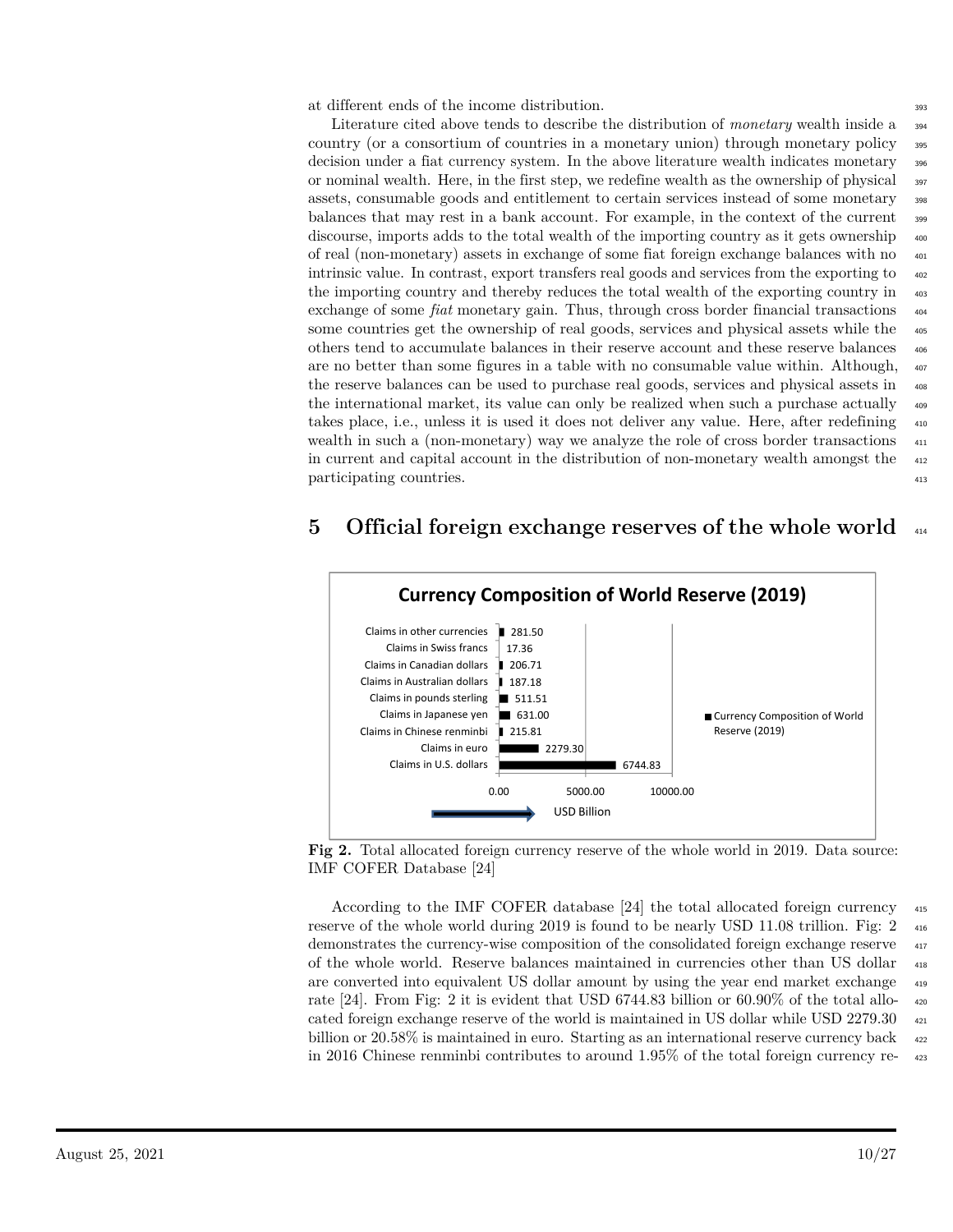serve of the whole world. However, it is still preceded by Japanese yen and British pound.  $_{424}$ 

So far we have seen that the world's official foreign currency reserve is primarily  $_{426}$ denominated in US dollar. Now let us have a look at the foreign exchange reserve main- <sup>427</sup> tained by the United States itself. According to the data reported in IMF international <sup>428</sup> Financial Statistics (IFS) and World Bank [36] total official reserve balances of US is <sup>429</sup> found to be USD 118 billion in 2019 which is substantially lower than the US dollar  $\frac{430}{4}$ denominated official reserve balances of the rest of the world. If we superimpose official <sup>431</sup> foreign exchange reserve of United States with the dollar denominated foreign reserve of  $_{432}$ the rest of the world in the same figure we get the picture as depicted in Fig: 3.



**Fig 3.** US Reserve VS reserves of the rest of the world in US dollar. Data sources: [36], [24]

From Fig: 3 we see an ever increasing gap between dollar denominated foreign  $434$ exchange reserve of all countries except United States and the official reserve balance <sup>435</sup> of United States itself. Official reserve balance of United States does not rise much <sup>436</sup> from 1995 to 2019. Rather it is seen to maintain a relatively steady level and in 2019 it <sup>437</sup> reaches nearly USD 118 billion in equivalent amount. However, during the same period <sup>438</sup> US dollar denominated reserve asset across the globe has been soared into a formidable <sup>439</sup> level as can be seen from the snapshot of 1995-2019 and the gap between these two series  $\frac{440}{400}$ is steadily increasing ever after. In fact, like other countries the official reserve balances  $\frac{441}{400}$ of United States have been accumulated over the course of time from the transactions in <sup>442</sup> current and capital account. It is an indication of cumulative amount of wealth (goods, <sup>443</sup> services and/or physical asset) that US has transacted for some fiat foreign currencies.  $\frac{444}{400}$ On the other hand, dollar denominated reserve balances of the rest of world indicate the <sup>445</sup> amount of real goods, services and assets the rest of world has produced and transacted <sup>446</sup> for US dollar which itself is a fiat currency with no intrinsic value. Thus the gap between  $\frac{447}{400}$ the two indicates the net amount of real goods, services and/or physical assets that have <sup>448</sup> been either transported to United States physically or some US entities have acquired the <sup>449</sup> ownership of it so far in abroad or some other US entities have consumed an equivalent <sup>450</sup> amount of services in the process in exchange of *fiat* US dollar.  $451$ 

425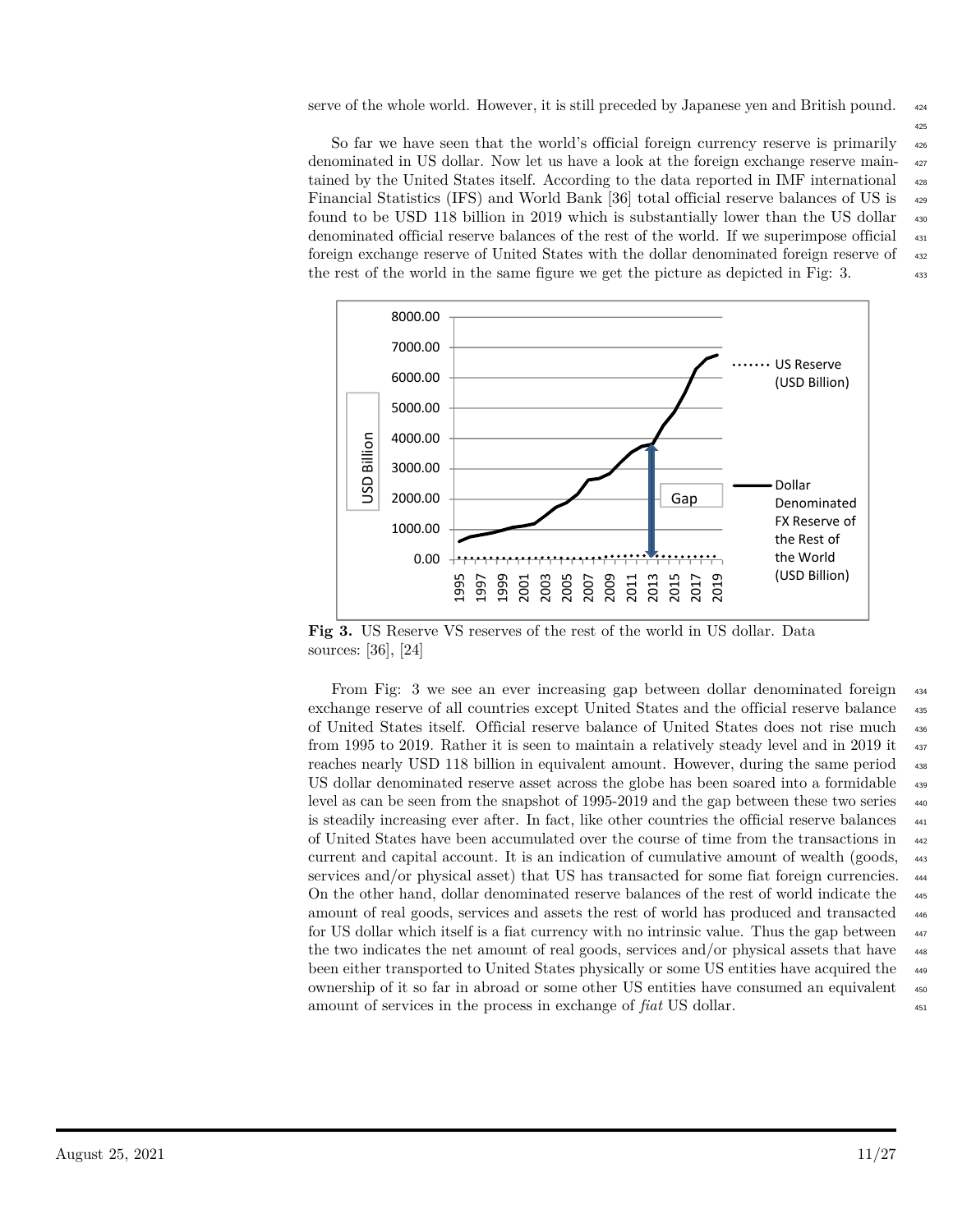#### **6 Proposed model for cross border non-monetary** <sup>452</sup> **wealth transfer**  $\frac{453}{453}$

To begin with let us assume that *RAB* denotes the official reserve balance of country A denominated in the currency of country B. Let us also assume *RBA* denotes the official reserve balance of country B denominated in A's currency. Then the amount of net wealth transferred to country A from country B is given by the following:

$$
W_A = R_{BA} - R_{AB}
$$

If  $R_{BA} > R_{AB}$  then  $W_A$  will be positive. It implies that country A has gained net wealth (in goods, services or physical assets) from country B in exchange of its own fiat currency. However, if  $R_{BA} < R_{AB}$  then it means country A instead has transferred net wealth to country B and has received payment in fiat currency of country B. When  $R_{BA} = R_{AB}$ then it means no net transfer of wealth between the two countries has occurred and the system is in the balance. The above idea can be extended for multiple countries as well and to do so let us assume there are *n* different countries in the world which are designated by the number 1 to *n*. Then for any country  $i, 1 \leq i \leq n$ ,  $W_i$  indicates the amount of net wealth that has been transferred to country *i* from the rest of the world for which country *i* has paid in its fiat money and it is given by the following construct:

$$
W_i = \sum_{\substack{j=1 \ j \neq i}}^n R_{ji} - \sum_{\substack{j=1 \ j \neq i}}^n R_{ij}
$$

The first operand on the right hand side indicates the total amount of reserve balances  $_{454}$ of all the countries denominated in the currency of country *i* whereas the second operand  $_{455}$ namely  $\sum_{\substack{j=1 \ j \neq i}}^{n} R_{ij}$  denotes the total reserve balances maintained by country *i* in all the 456 currencies other than its own. Thus  $W_i$  estimates the net amount of wealth that has  $457$ been transferred to country  $i$  in exchange of the intrinsically valueless fiat currency of  $\frac{458}{458}$  $\text{country } i.$  459

#### **7** Compiled data

To start with we collect time series data of total official foreign currency reserves without <sup>461</sup> gold for USA, Eurozone, Japan and China from World Bank Open Data [36]. We also <sup>462</sup> collect currency composition as well as the volume of the total allocated foreign currency <sup>463</sup> reserve of the whole world from IMF COFER database [24]. In the next step we subtract  $_{464}$ the official foreign currency reserve of a country/region from the total official foreign  $_{465}$ reserve of the whole world denominated in the currency of that particular country/region  $_{466}$ in order to calculate the value of *W*. We calculate *W* for USA, Eurozone<sup>1</sup>, Japan  $_{467}$ and China. Choice of countries/regions stems from the facts that nearly 80.48% of the world's reserves are maintained in US dollar and euro while China and Japan jointly  $\frac{469}{469}$ hold 39.80% of the total allocated foreign currency reserves of the whole world [36], [24].  $\frac{470}{470}$ The timeframe we use for our empirical analysis extends from 1999Q1 to 2019Q1. We  $_{471}$ start from 1999 because it is when euro was introduced as a regional currency intended  $_{472}$ for circulation inside the European Union replacing some of the dominant international  $\frac{473}{473}$ currencies of the world including Deutsche mark, French franc, Italian lira and many <sup>474</sup> more. Descriptive statistics of the time series values of *W* for China, Japan, Eurozone  $_{475}$ and USA are presented in Table: 1.  $\frac{476}{476}$ 

 $1$ Eurozone is officially the set of countries inside the European Union that use euro as legal tenders and currently includes Austria, Belgium, Cyprus, Estonia, Finland, France, Germany, Greece, Ireland, Italy, Latvia, Lithuania, Luxembourg, Malta, the Netherlands, Portugal, Slovakia, Slovenia and Spain [13].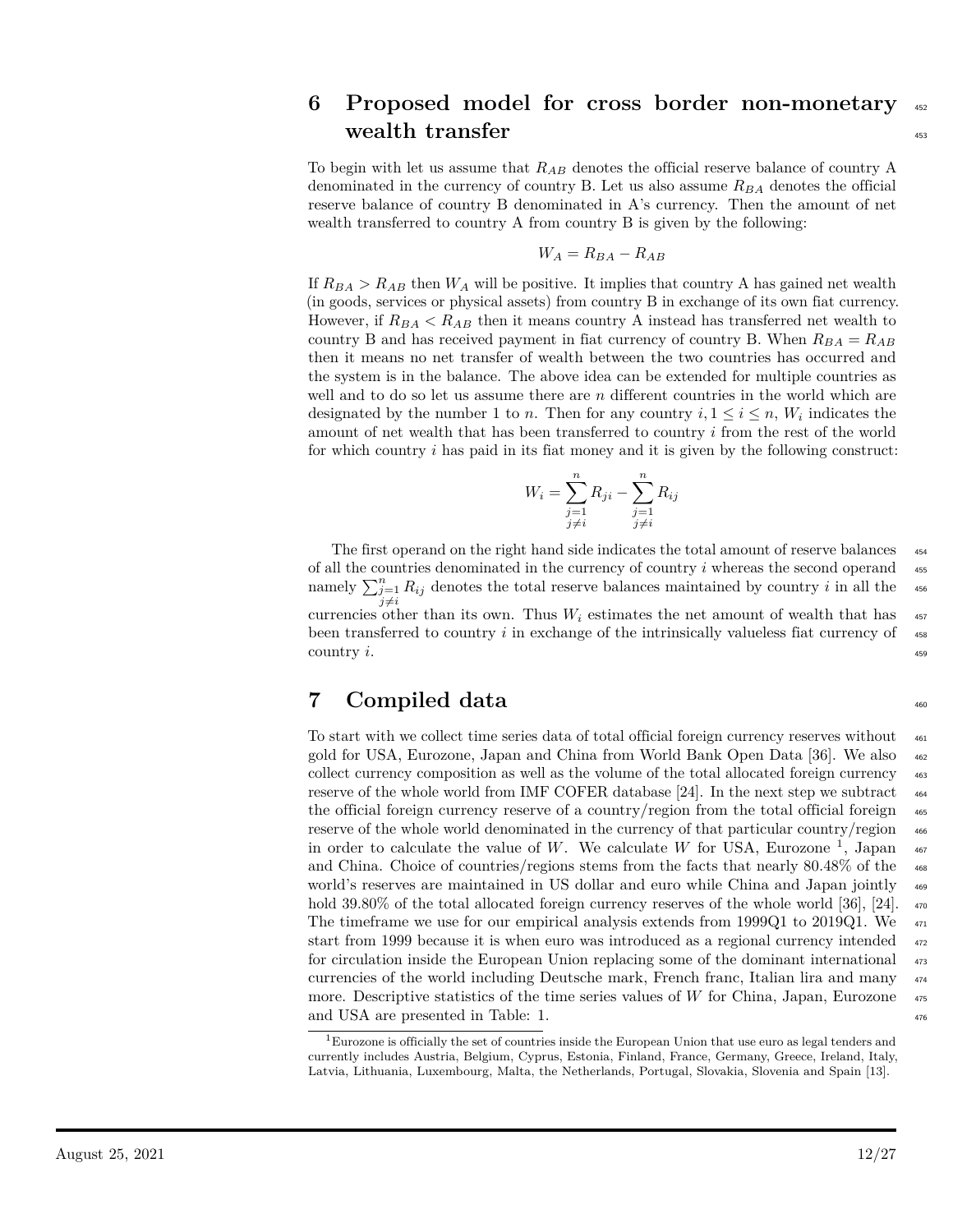| Particular         | (China)<br>W   | W<br>(Eurozone) | W<br>(Japan)   | (USA)<br>W     |
|--------------------|----------------|-----------------|----------------|----------------|
|                    |                |                 |                |                |
| Mean               | $-2019.52$     | 820.06          | $-757.91$      | 2953.87        |
| Median             | $-2416.04$     | 963.40          | $-831.48$      | 2693.45        |
| Maximum            | $-157.73$      | 1890.47         | $-212.14$      | 6608.65        |
| Minimum            | $-3859.17$     | $-20.86$        | $-1064.62$     | 821.83         |
| Std. Dev.          | 1316.35        | 540.10          | 243.22         | 1702.02        |
| <b>Skewness</b>    | 0.19           | 0.02            | 0.97           | 0.62           |
| Kurtosis           | 1.43           | 2.06            | 2.76           | 2.33           |
| Jarque-Bera        | 8.84           | 3.02            | 12.82          | 6.66           |
| Probability        | 0.01           | 0.22            | 0.00           | 0.04           |
| Sum                | $-163581.10$   | 66425.19        | $-61390.37$    | 239263.70      |
| Sum Sq. Dev.       | 139000000.00   | 23336441.00     | 4732582.00     | 232000000.00   |
| ADF t-Stat (Level) | $-1.2673$      | $-1.7031$       | 1.0291         | $-0.5448$      |
| p-value            | 0.8886         | 0.7409          | 0.9999         | 0.9794         |
| Remark             | Non-Stationary | Non-Stationary  | Non-Stationary | Non-Stationary |
| Observations       | 81.00          | 81.00           | 81.00          | 81.00          |

**Table 1. Statistical characteristics of W (in USD Billion) for China, Japan, Eurozone and USA. Data sources: [36], [24]**

From Table: 1 we can see that the mean values of *W* for China, Japan, Eurozone  $\frac{477}{470}$ and USA are  $(-2019.52, -1757.91, -1820.06, -1752.97)$  billion respectively. This implies that China and Japan have so far transferred \$2019.52 and \$757.91 billion of  $\frac{479}{479}$ wealth (goods, services and/or ownership of physical assets) to the rest of the world and  $\frac{480}{480}$ have accumulated some paper currencies in return. On the other hand, Eurozone and  $481$ USA have acquired \$820.06 and \$2953.87 billion equivalent in real assets in the process. <sup>482</sup> As anticipated, the values of W for Chinese and Japanese data are significantly negative  $\frac{483}{483}$ (as evident from their soaring foreign currency reserve) while for Eurozone and US, the <sup>484</sup> values are significantly positive (which is also discernible from the dominance of US  $_{485}$ dollar and euro in the official reserve portfolio of the rest of the world). Moreover, the  $486$ standard deviations of the 04 (four) *W* series are high as anticipated. Absolute values  $_{487}$ of skewness for all the four series are found to be less than 1 (one) which imply that  $\frac{488}{488}$ the series are roughly unskewed. However, the kurtosis of the series are greater than  $\frac{489}{489}$ 1 (one) in all cases which imply we have peaked series. As evident from the values of <sup>490</sup> kurtosis, Jarque-Bera test also suggests that the series do not follow normal distributions. <sup>491</sup> Moreover, the ADF test statistics suggest that all the series are non-stationary at level.  $_{492}$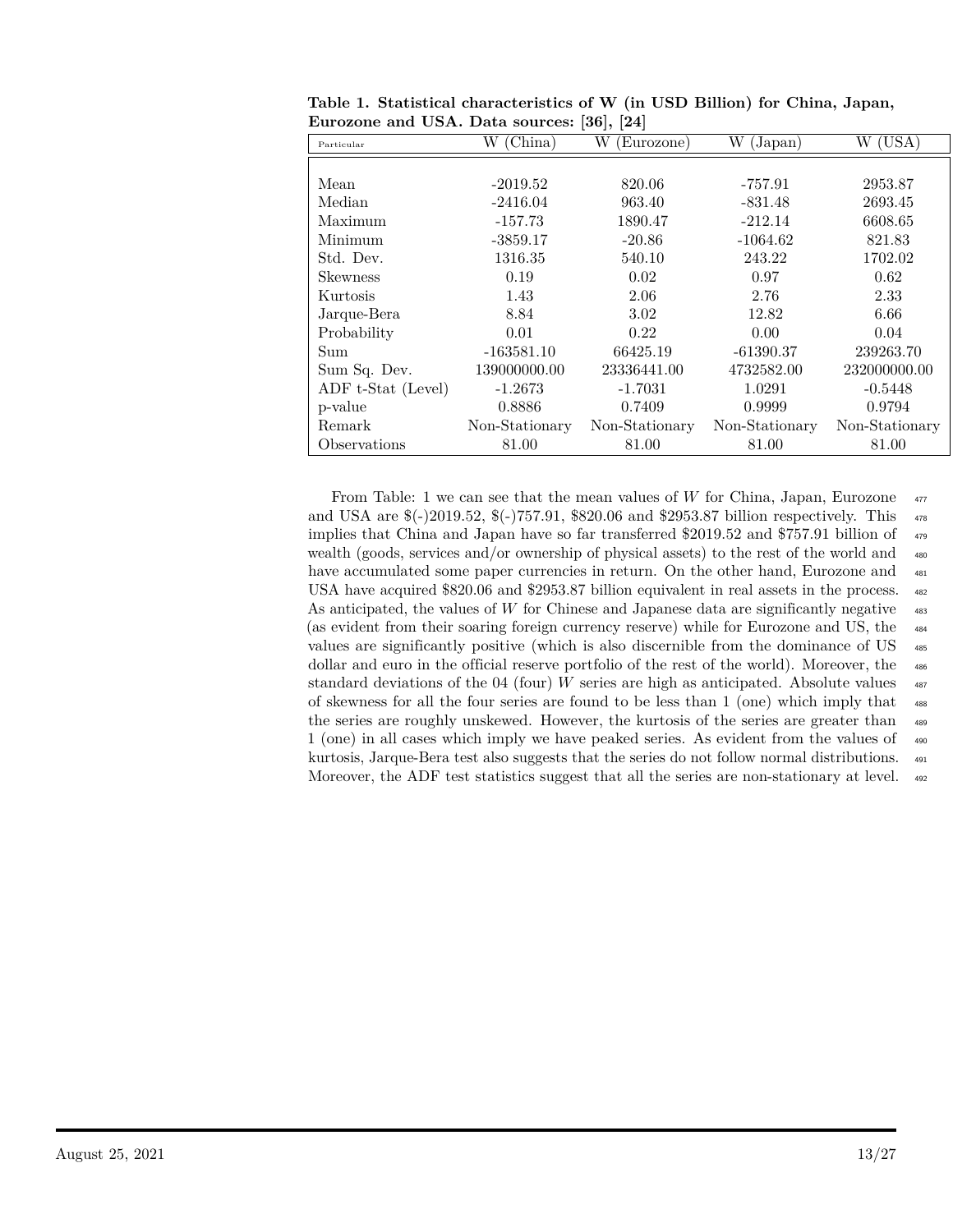

**Fig 4.** Extent of wealth transfer (W) to US, Eurozone, Japan and China up to 2019. Data sources: [36], [24]

Country/region wise data of national/regional reserve asset, currency-specific global <sup>493</sup> reserve asset and the quantity *W* for USA, Eurozone, Japan and China up to year 2019  $_{494}$ are presented in Fig: 4. From Fig: 4 it can be seen that the reserve maintained by  $\frac{495}{495}$ US in 2019 amounts to USD 118.44 billion (shown in black). As for US, reserve assets  $\frac{496}{4}$ are maintained in any currency other than US dollar. On the other hand total amount  $497$ of reserve balance of the rest of the world denominated in US dollar is found to be <sup>498</sup> USD 6744.83 billion (shown in white) resulting into a W value of USD 6626.40 billion  $\frac{499}{4}$ (shown in grey). The value of  $W$  indicates that net real asset purchased by US by its fiat  $\frac{500}{2}$ currencies from the rest of the world amounts to USD 6626.40 billion up to year 2019.  $\frac{501}{501}$ 

Next from Fig: 4 it is evident that the total official foreign currency reserve maintained  $_{502}$ by the 19 countries in the Eurozone amounts to nearly USD 329 billion (black column)  $\frac{503}{2}$ while the reserve asset of the rest of the world denominated in euro is found to be  $\frac{504}{2}$ approximately USD 2279.30 billion (white column) which far exceeds the accumulated  $\frac{505}{200}$ reserve asset of the entire Eurozone. This implies that cumulative amount of net wealth  $_{506}$ up to 2019 that has been transferred to the countries in the Eurozone from the rest of  $\frac{507}{507}$ the world in exchange of their fiat money (euro) is simply the difference between the  $_{508}$ two or USD 1950.30 billion (grey column).  $_{509}$ 

So far we have seen that US and Eurozone have obtained real assets from the rest 510 of the world in exchange of their hard currencies. On the opposite side of the mirror  $\frac{511}{211}$ there must be other countries in the globe that have added significantly to the process.  $\frac{512}{20}$ In fact the countries that tend to hold the majority of dollar and euro denominated  $\frac{513}{2}$ reserves are the ones that fueled such flow. According to the IMF COFER database  $[24]$   $_{514}$ China and Japan are the two countries that jointly hold a substantial portion of the total <sup>515</sup> foreign exchange reserve of the whole world. In 2019 total foreign exchange reserve of  $_{516}$ China amounts to nearly USD 3127.49 billion which is mostly denominated in US dollar  $_{517}$ while Japan comes at second with USD 1284.97 billion. On the other hand Chinese  $\frac{518}{2}$ renminbi now appearing as a reserve currency currently accounts for 1*.*95% of the world <sup>519</sup> reserve. Moreover, Japanese yen has long been treated and used as a reserve currency <sup>520</sup> by the rest of the world and to date 5.70% of the world reserves are denominated in  $\frac{521}{20}$ it. Although the Chinese renminbi and Japanese yen nowadays are widely regarded as  $\frac{522}{2}$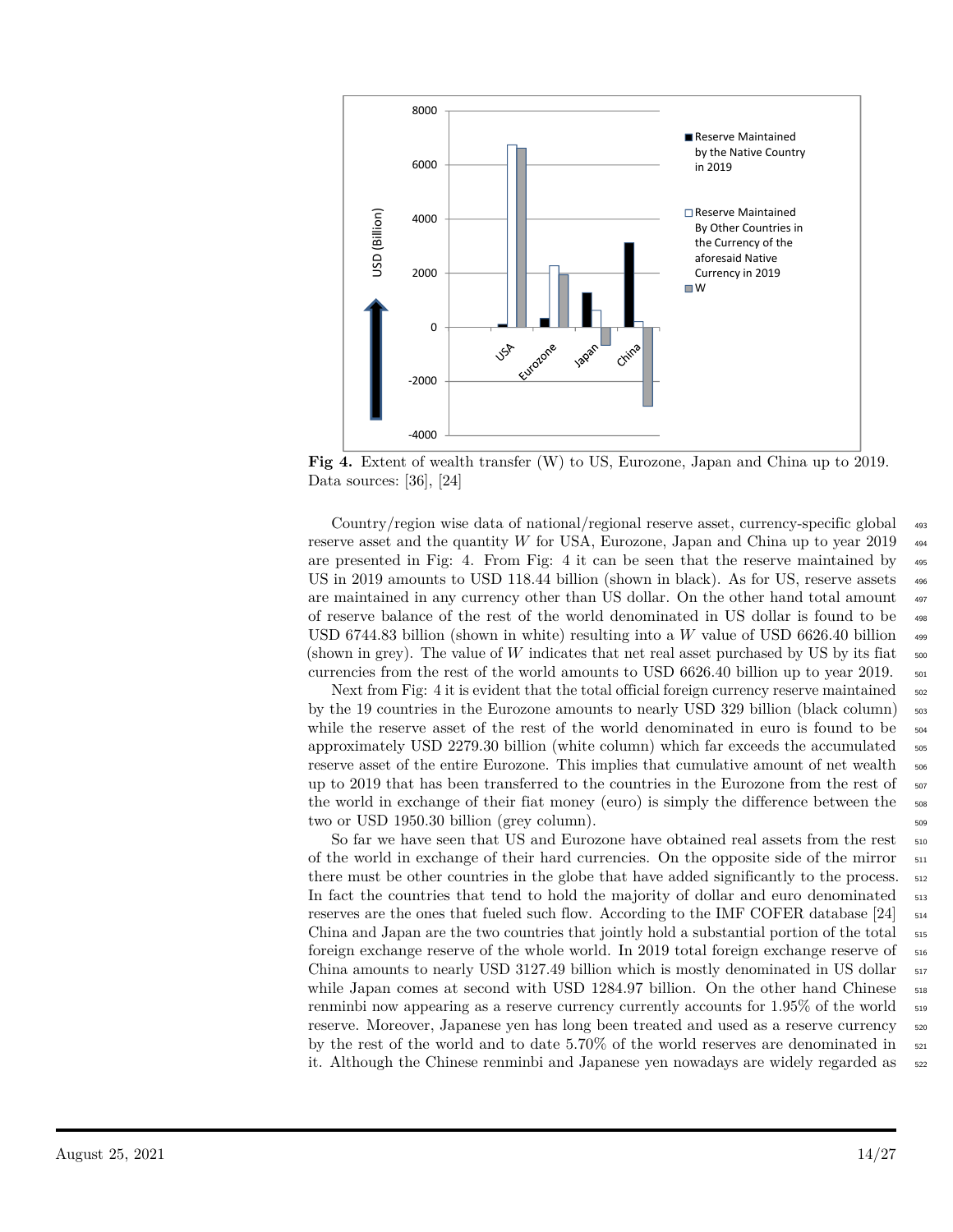reserve currencies across the globe the reserves denominated in these two currencies  $\frac{523}{223}$ are disproportionately low as compared to the reserves maintained by these countries  $\frac{524}{2}$ resulting into a net transfer of wealth from these regions to the rest of the world. Thus  $525$ the value of  $W$  is expected to be negative for these countries and as can be seen from  $\frac{526}{526}$ Fig: 4 it amounts to USD  $(-)$  2911.68 billion and  $(-)$  653.97 billion for China and Japan  $527$ respectively. How national/regional reserve assets and global currency-specific reserve  $\frac{528}{268}$  $\alpha$  assets evolve over time are depicted in Fig: 5.  $\alpha$ 



**Fig 5.** Trend of country-wise and currency-wise reserves. Data sources: [36], [24]

Fig: 5 presents historical data of official foreign currency holding of US (series 1),  $\frac{530}{2}$ Eurozone (series 3), China (series 5) and Japan (series 7) from 1999 to 2019. From  $\frac{531}{291}$ this figure it is evident reserve assets of US and Eurozone are very low as compared <sup>532</sup> to the reserves of China and Japan. However, the exact opposite holds true for the  $\frac{533}{2}$ reserve assets denominated in the currencies of these countries/region where US dollar  $\frac{534}{2}$ and euro denominated reserves top the list while the reserves maintained in Japanese  $\frac{535}{2}$ yen and Chinese renminbi are quite low. The significant difference between the two  $\frac{536}{2}$ series attributes to the net transfer of wealth from China and Japan towards USA and  $_{537}$ Eurozone. That means China and Japan have so far exchanged a substantial amount <sup>538</sup> of goods, services and/or physical assets to US and Eurozone in exchange of US dollar <sup>539</sup> and euro. By stockpiling US dollar and euro these countries have arguably obtained <sup>540</sup> substantial power to import goods and services to their lands in any time in the future.  $\frac{541}{2}$ However, the hoarding of US dollar and euro can be only justified if these countries  $\frac{542}{542}$ choose to use up their reserve for purchase and/or import of real goods and services. But, <sup>543</sup> they do not seem to use it at all and rather their reserve holdings are instead skyrocketing  $\frac{544}{544}$ day by day as can be seen from Fig: 5. These dynamics result into substantially positive  $\frac{545}{2}$ values of *W* for US and Eurozone at the expense of strikingly negative values of *W* for  $\frac{546}{900}$ China and Japan as can be seen from Fig:  $6.$   $\frac{547}{47}$ 

Fig: 6 shows that the values of *W* for USA, Eurozone, China and Japan have been  $\frac{548}{2}$ somewhat stabilized to these days. But, if we extrapolate them into the future using <sup>549</sup> ARIMA model then we can find the values of *W* for US and Eurozone will rise further  $\frac{550}{2}$ above whereas for China and Japan the values will dive into even deeper negatives after  $\frac{551}{200}$ crossing the apparent stagnation. The forecasting outcome is graphically presented in <sup>552</sup> Fig: 7. The details regarding ARIMA model selection are available upon request.  $\frac{553}{100}$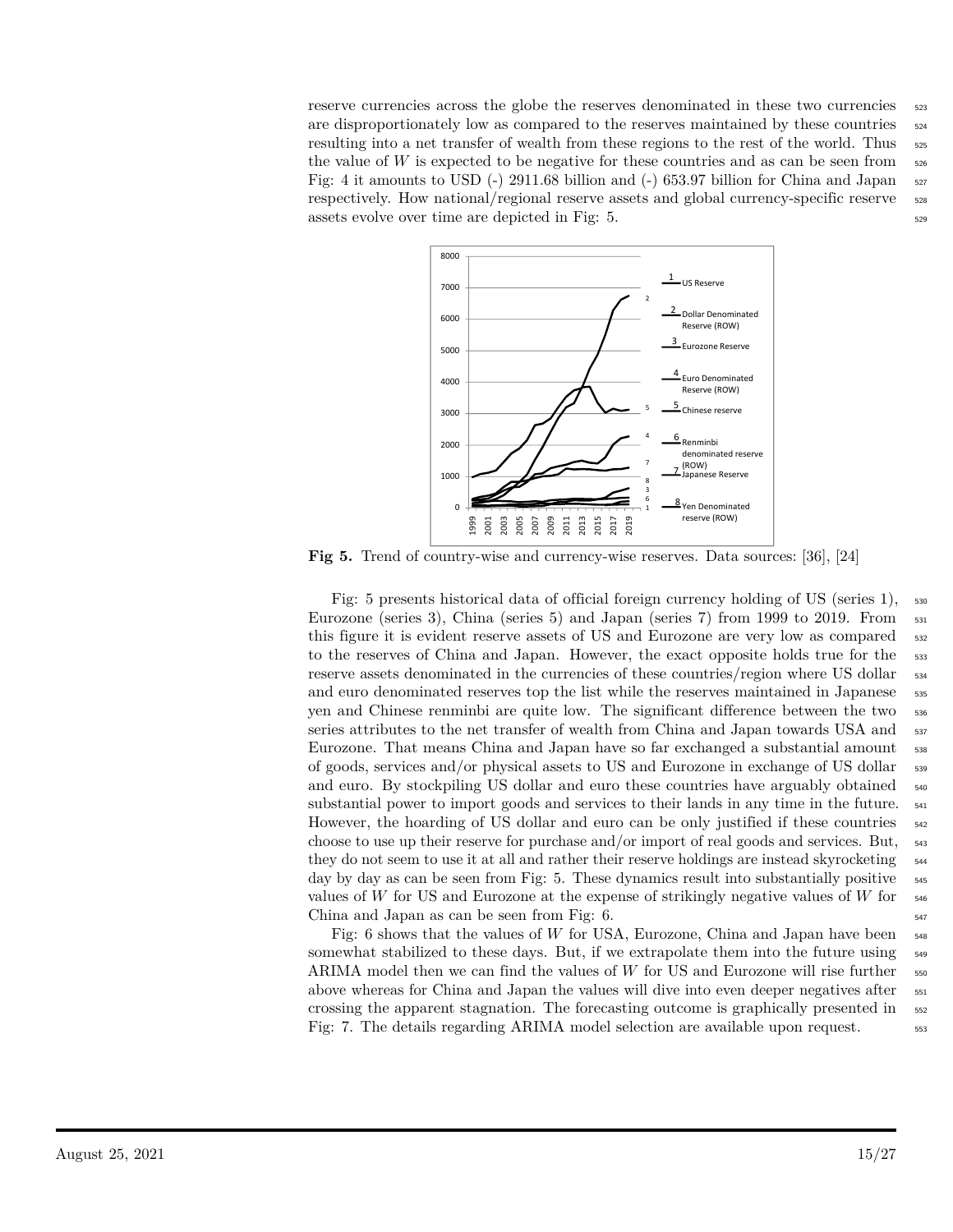

**Fig 6.** Trends of *W* for US, Eurozone, China and Japan. Data sources: [36], [24]



**Fig 7.** Forecasted values of *W* for US, Eurozone, China and Japan. Data sources: [36], [24]

### **8 Statistical methodology** <sup>554</sup>

As redistribution *W* involves transfer of goods, services and/or physical assets from one  $\frac{555}{2}$ country to another if we sum up the values of  $W$  across all countries around the globe  $\frac{556}{100}$ we will get a zero i.e.,  $\sum_{i=1}^{n} W_i = 0$ . This is because if the value of *W* is positive for a 557 country/region it implies some other countries/regions have transferred net wealth to  $\frac{558}{100}$ that particular country/region and hence the value of *W* will be negative for these *some* <sup>559</sup> *other countries/regions*. Hence, the values of *W* across different countries of the globe <sup>560</sup> should move together and in statistical term this co-movement means cointegration.  $_{561}$ Before we can perform any test for cointegration like the Johansen Test, ARDL Bounds  $_{562}$ Test or something like this we need to determine the appropriate order of integration of  $_{563}$ our underlying time series. So the first step of our empirical analysis involves determining <sup>564</sup> the order of integration of W for different countries/regions under consideration. We  $\frac{565}{665}$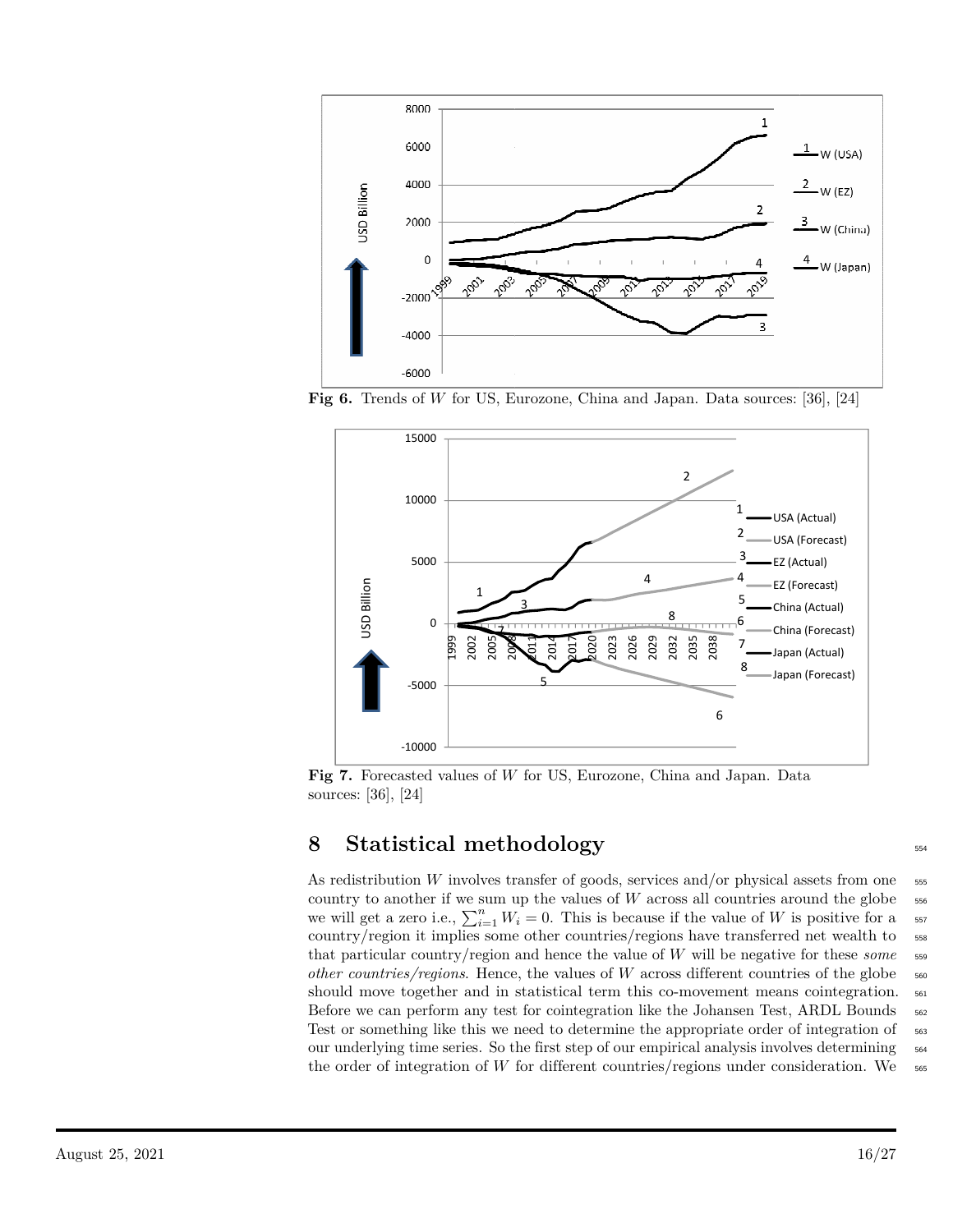use ADF Unit Root Test and Phillips-Perron Test to do so and we consider the time  $\frac{566}{200}$ series values of *W* for USA, Eurozone, China and Japan during the time period 1999 $Q1$  567 to 2019Q1. These time sereis of W for USA, Eurozone, China and Japan are denoted by  $\frac{568}{968}$  $W_U, W_E, W_C$  and  $W_J$  respectively.

As we will mention in the next section all the time series are found to be  $I(1)$  which  $\frac{570}{20}$ qualifies them for Johansen Cointegration Test. Johansen Test seeks to determine the  $\frac{571}{200}$ probable number of cointegrating relations amongst the variables where each of the  $\frac{572}{20}$ cointegrating relations describes a stationary linear combination of  $W_U, W_E, W_C$  and  $\overline{\phantom{nn}}$ *W*<sub>*J*</sub>. Johansen Test comes up in two different flavors: One intends to rely on Trace  $574$ Statistic while the other depends upon Max-Eigen Statistic to determine the number of  $575$ equilibrating relationships. We report both the statistics here.  $\frac{576}{40}$ 

Once the cointegration amongst the variables has been confirmed we construct the  $\frac{577}{2}$ long run cointegrating relation as well as 04 (four) Error Correction Models (ECM) (one <sup>578</sup> for each of the endogenous variables) to describe the short run dynamics. The following <sup>579</sup> long run cointegrating relationship has been estimated:  $\frac{580}{580}$ 

$$
W_J + A_1 \times W_C + A_2 \times W_U + A_3 \times W_E + A_4 = 0
$$
\n(1)

where  $W_J, W_C, W_U$  and  $W_E$  represent the values of W for Japan, China, USA and  $\frac{1}{581}$ Eurozone and  $A_1, A_2, A_3$  and  $A_4$  are constants. As we know from Granger Representation  $\frac{582}{2}$ Theorem [8] if a set of non-stationary time series variables are found to be cointegrated  $\frac{583}{2}$ then there exists certain Error Correction Mechanisms (ECM) to generate the series. <sup>584</sup> Here, we estimate the following ECMs to analyze the short run dynamics of the underlying  $\frac{585}{100}$ time series variables:  $\frac{586}{200}$ 

$$
D(W_J) = C_1 \times CE + C_2 \times D(W_J(-1)) + C_3 \times D(W_J(-2)) + C_4 \times D(W_C(-1)) +
$$
  
\n
$$
C_5 \times D(W_C(-2)) + C_6 \times D(W_U(-1)) + C_7 \times D(W_U(-2)) + C_8 \times D(W_E(-1)) + C_9 \times D(W_E(-2)) + C_{10}
$$
 (2)

 $D(W_C) = C_{11} \times CE + C_{12} \times D(W_J(-1)) + C_{13} \times D(W_J(-2)) + C_{14} \times D(W_C(-1)) +$  $C_{15} \times D(W_C(-2)) + C_{16} \times D(W_U(-1)) + C_{17} \times D(W_U(-2)) + C_{18} \times D(W_E(-1)) + C_{19} \times D(W_E(-2))$  $+ C_{20} (3)$ 

$$
D(W_U) = C_{21} \times CE + C_{22} \times D(W_J(-1)) + C_{23} \times D(W_J(-2)) + C_{24} \times D(W_C(-1)) + C_{25} \times D(W_C(-2)) + C_{26} \times D(W_U(-1)) + C_{27} \times D(W_U(-2)) + C_{28} \times D(W_E(-1)) + C_{29} \times D(W_E(-2)) + C_{30} \quad (4)
$$

$$
D(W_E) = C_{31} \times CE + C_{32} \times D(W_J(-1)) + C_{33} \times D(W_J(-2)) + C_{34} \times D(W_C(-1)) +
$$
  
\n
$$
C_{35} \times D(W_C(-2)) + C_{36} \times D(W_U(-1)) + C_{37} \times D(W_U(-2)) + C_{38} \times D(W_E(-1)) + C_{39} \times D(W_E(-2)) + C_{40} (5)
$$

In the above set of equations *CE* represents the long run cointegrating relation  $\frac{587}{2}$ amongst the variables and  $C_i$ ,  $\forall_{1 \leq i \leq 40}$  denotes the coefficients of CE in respective ECM <sup>588</sup>  $(C_1, C_{11}, C_{21} \text{ and } C_{31})$ , coefficients of different lagged terms of the endogenous variables 589  $(C_2, C_3, C_4, C_5, C_6, C_7, C_8, C_9, C_{12}, C_{13}, C_{14}, C_{15}, C_{16}, C_{17}, C_{18}, C_{19}, C_{22}, C_{23}, C_{24}, C_{25}, C_{26}, s_{90}$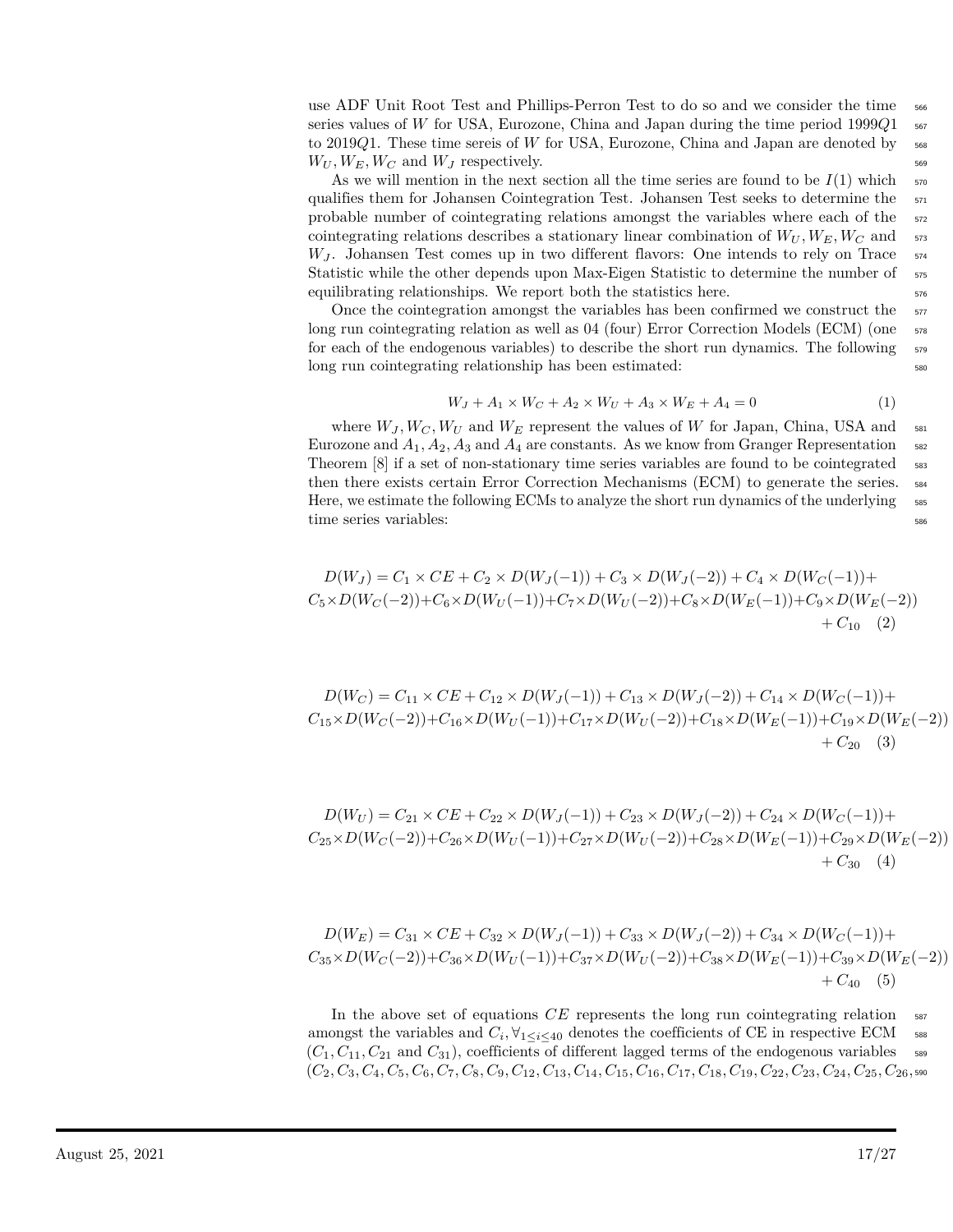$C_{27}$ ,  $C_{28}$ ,  $C_{29}$ ,  $C_{32}$ ,  $C_{33}$ ,  $C_{34}$ ,  $C_{35}$ ,  $C_{36}$ ,  $C_{37}$ ,  $C_{38}$  and  $C_{39}$ ) as well as fixed regressors (intercept)  $(C_{10}, C_{20}, C_{30}$  and  $C_{40}$ ). The choice of lag length for the endogenous variables in  $\frac{592}{2}$ the Error Correction Model (ECM) is inspired from the values of different information  $\frac{593}{2}$ criteria which are further elaborated in the next section. There are 04 (four) ECMs  $_{594}$ for the 04 (four) variables each serving a designated purpose: If any of the variables  $\frac{595}{2}$ has been found deviated from its equilibrium position the respective ECM will bring it  $_{596}$ back to its equilibrium. To serve this purpose the estimated coefficient of cointegrating  $\frac{597}{2}$ equation in the respective ECM must be negative and significant. Negativity of the  $_{598}$ coefficients of cointegrating equation in the ECM represents a kind of mean reversion <sup>599</sup> process which is central to the concept of cointegration. 600

Apart from examining the presence of mean reversion in ECM we will also measure  $\frac{601}{601}$ the goodness of fit for each of them. We report the R-Squared, Adjusted R-Squared,  $\frac{602}{602}$ F-Statistic and probability of F-Statistic for each of the Error Correction Models (ECM).  $\frac{603}{200}$ Moreover, we also note down the values of Durbin-Watson Statistic for each of the model <sub>604</sub> to determine whether the residuals of the models suffer from serial correlation.  $\frac{605}{605}$ 

#### **9 Results** <sup>606</sup>

We begin our analysis by performing ADF Unit Root Test and Phillips-Perron Test  $_{607}$ which are intended to determine the order of integration of the time series used in the  $\frac{608}{608}$ analysis and the results are available upon request. It is to be noted from the results  $\frac{609}{609}$ that all the four variables namely  $W_J$ ,  $W_C$ ,  $W_U$  and  $W_E$  are integrated of order one i.e.,  $\epsilon_{10}$  $I(1)$  which qualifies them for Johansen Cointegration Test.

Before we can run the Johansen Cointegration Test we need to determine the <sup>612</sup> appropriate number of lags to be used. To do so we build unrestricted VAR models  $\frac{613}{613}$ with lag lengths [1-4] for  $W_U, W_E, W_C$  and  $W_J$  and note down the values of different  $\epsilon_{\text{14}}$ information criteria including Likelihood Ratio (LR), Final Prediction Error (FPE), <sup>615</sup> Akaike information criterion (AIC), Schwarz information criterion (SIC) and Hannan- <sup>616</sup> Quinn Criterion (HQC). Lag length that minimizes the majority of the information  $\epsilon_{17}$ criteria is selected as the optimal lag length to be used in Johansen Test as well as to <sup>618</sup> build appropriate Error Correction Model (ECM). Details of the lag length selection <sup>619</sup> process are available upon request. Optimal lag length is found to be 03 (three) which  $\epsilon_{0.00}$ minimizes  $04$  (four) out of  $05$  (five) information criteria.  $\frac{621}{2}$ 

| Null Hypothesis                          | Trace Statistic | Critical<br>Value $(5\%)$ | p-value |
|------------------------------------------|-----------------|---------------------------|---------|
|                                          |                 |                           |         |
| Number of Cointegrating Equation $r = 0$ | 71.80764        | 47.85613                  | 0.0001  |
| Number of Cointegrating Equation $r = 1$ | 44.40043        | 29.79707                  | 0.0006  |
| Number of Cointegrating Equation $r = 2$ | 19.09388        | 15.49471                  | 0.0137  |
| Number of Cointegrating Equation $r = 3$ | 0.886672        | 3.841466                  | 0.3464  |

**Table 2. Johansen Cointegration Test using Trace Statistic**

Once the optimal lag length has been selected we carry out Johansen Cointegration 622 Test. The results of the Johansen Test are depicted in Table: 2 and 3. From Table: 2  $\frac{623}{623}$ we can see that the values of the Trace Statistics are greater than the corresponding  $\epsilon_{624}$ critical values  $\mathcal{Q}5\%$  level for  $r = 0, 1, 2$  (Here, r denotes the number of cointegrating 625 equations). However, for  $r = 3$  the value of the Trace Statistic is found to be 0.886672 626 which is lower than the critical value of  $3.841466$ . Moreover, the corresponding p-value  $627$ is found to be  $0.3464$  which is greater than 5%. So, the null hypothesis of at most  $03\$ <sub>628</sub>  $\text{cointegrating equations cannot be rejected } @5\% \text{ level.}$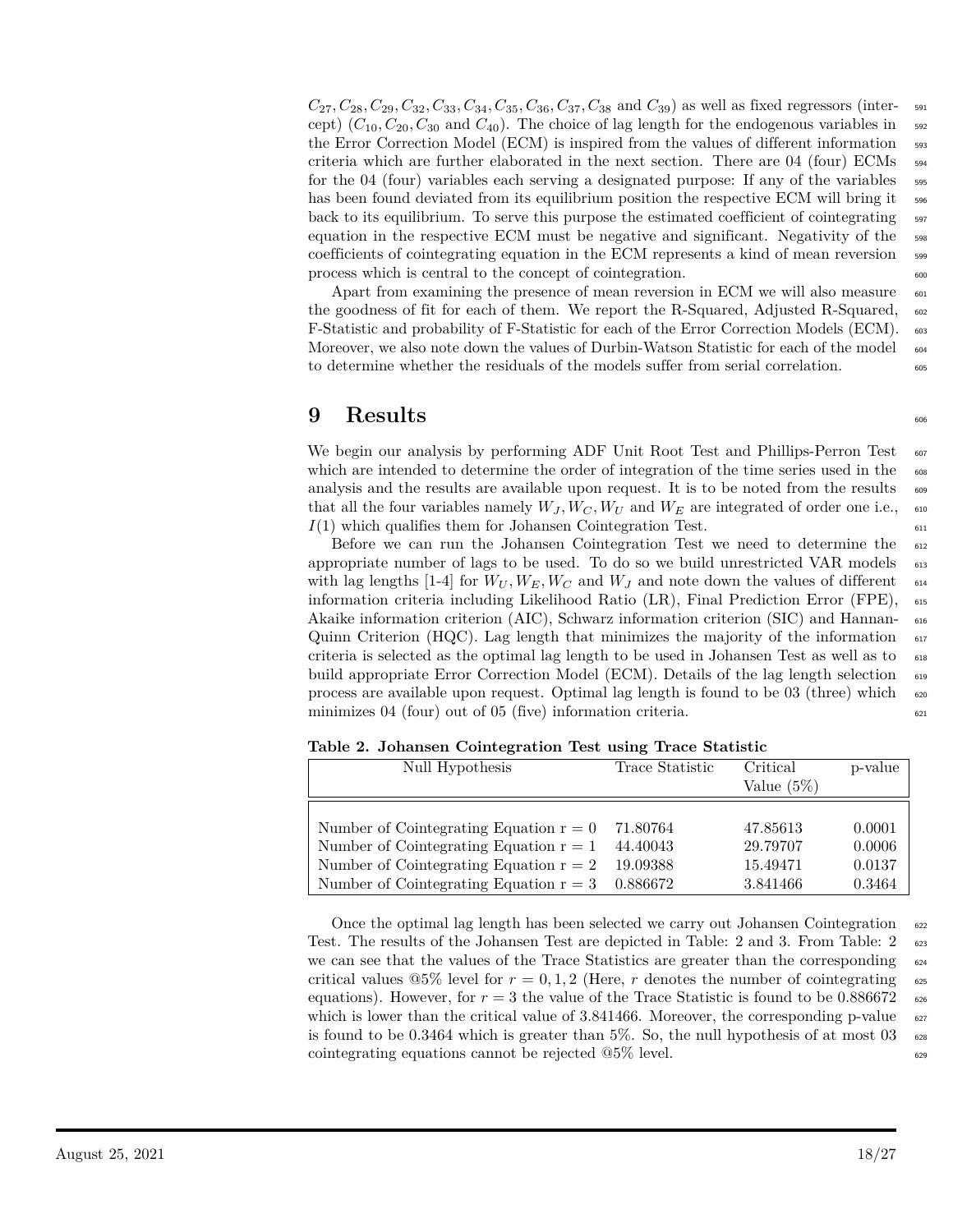| Null Hypothesis                                                                                        | Max-Eigen<br>Statistic | Critical<br>Value $(5\%)$ | p-value          |
|--------------------------------------------------------------------------------------------------------|------------------------|---------------------------|------------------|
|                                                                                                        |                        |                           |                  |
| Number of Cointegrating Equation $r = 0$ 27.40721<br>Number of Cointegrating Equation $r = 1$ 25.30655 |                        | 27.58434<br>21.13162      | 0.0526<br>0.0122 |
| Number of Cointegrating Equation $r = 2$                                                               | 18.20721               | 14.2646                   | 0.0113           |
| Number of Cointegrating Equation $r = 3$ 0.886672                                                      |                        | 3.841466                  | 0.3464           |

**Table 3. Johansen Cointegration Test using Max-Eigen Statistic**

However, the Max-Eigen Statistic produces quite different results regarding the <sup>630</sup> number of cointegrating equations  $@5\%$  level. From Table: 3 we can see that null  $\frac{631}{631}$ hypothesis of  $r = 0$  number of cointegrating equation cannot be rejected  $@5\%$  level.  $\frac{1}{6328}$ The Max-Eigen Statistics for no cointegration is 27.40721 which is slightly less than the 633 corresponding critical value of  $27.58434$  and the p-value is a little bit above  $5\%$   $(5.26\%$ to be precise). But, if we consider  $10\%$  confidence interval instead of  $5\%$  then we can  $\frac{635}{100}$ reject the null hypothesis up to  $r = 2$  number of cointegrating equations and accept it  $\epsilon_{366}$ for  $r = 3$ . In this case i.e., if we consider 10% confidence interval instead of 5% then the  $\frac{637}{20}$ results produced by Max-Eigen Statistics would be identical to that produced by Trace <sup>638</sup> Statistics which confers the presence of cointegration amongst the variables.

After the cointeration has been confirmed we construct a long run cointegrating <sup>640</sup> relationship amongst the variables. The estimated coefficients of the cointegrating  $\frac{641}{641}$ equation as described by Equation: 1 are given in Table: 4.  $\frac{642}{642}$ 

**Table 4. Coefficients of Endogenous Variables in Cointegrating Relations**

| Particular     | A1       | Аэ          | Α3       |
|----------------|----------|-------------|----------|
|                |          |             |          |
| Coefficient    | 0.089123 | $-0.795393$ | 2.490755 |
| Standard Error | 0.08652  | 0.13499     | 0.5034   |
| t-Statistics   | 1.03014  | $-5.8924$   | 4.94791  |

From the above cointegrating relation it can be noted that  $W_J$  is negatively related 643 to  $W_C$  and  $W_E$  (as can be seen from the positive values of  $A_1$  and  $A_3$ ). However,  $W_J$  644 is found to be positively correlated to  $W_U$  as evident from negative value of  $A_2$  in the cointegrating relation. In the next step we substitute the values of  $A_1, A_2, A_3$  along with 646 the estimated value 1248.54 of the fixed regressor  $A_4$  into the Error Correction Models  $\frac{647}{647}$ and investigate into the statistical properties of the ECMs. It is to be noted that in the 648 ECMs described by Equation: 2-5 we have considered 02 lags for each of the endogenous 649 variables whereas the lag selection criteria suggest to take 03 lags for unrestricted VAR  $\epsilon_{550}$ models. This is because each of the endogenous variables has been differenced one time  $\frac{651}{651}$ in the ECMs which reduces the optimal lag length by  $01$ .

Estimation results of the Error Correction Model-1 given by Equation: 2 are presented 653 in Table: 5 and 6. From Table: 5 it is evident that the coefficient of the cointegrating  $\frac{654}{654}$ relation  $(C_1)$  in the ECM is  $-0.024521$  and the corresponding p-value is 0.0096. Coeffi-  $\epsilon$ <sub>555</sub> cient of the cointegrating relation  $C_1$  also known as the speed of adjustment represents  $\epsilon_{\text{ss}}$ how fast the variable  $D(W_J)$  will return to its long run equilibrium once distorted. The <sup>657</sup> negative value of speed of adjustment confers the presence of a mean reverting process  $\frac{658}{658}$ in ECM-1 which is highly desirable. Moreover, the p-value corresponding to the speed of  $\epsilon_{659}$ adjustment is found to be 0.0096 which is significant  $@5\%$  level and denotes the presence 660 of a strong mean reverting process.  $\frac{661}{661}$ 

Apart from the speed of adjustment the only other significant variable in the estimated 662 ECM is  $C_2$  which is actually the coefficient of the first lagged term of  $W_J$  in the ECM. 663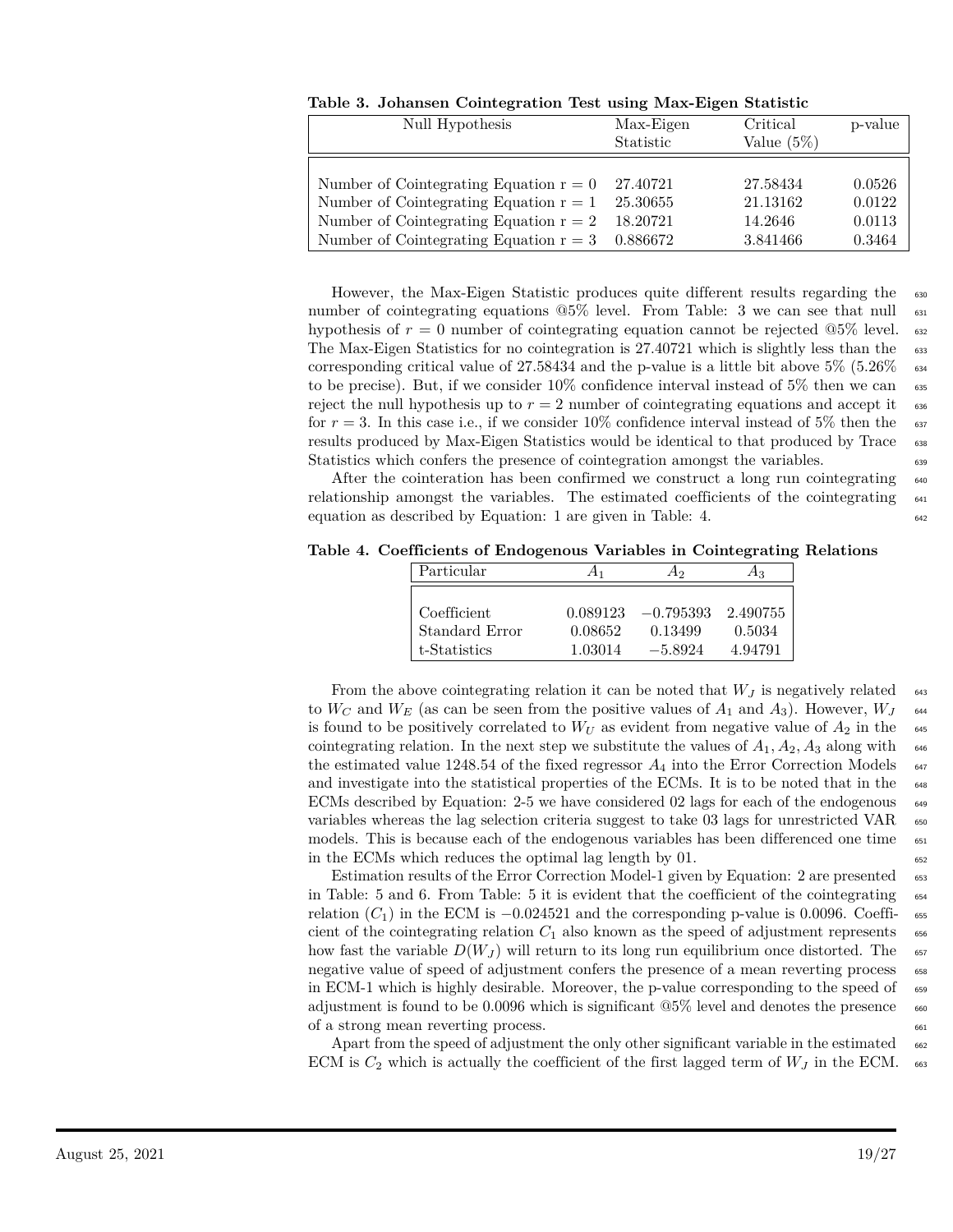| Particular          | Coefficient | <i>Std.Error</i> | $t - Statistic$ | Prob.    |
|---------------------|-------------|------------------|-----------------|----------|
|                     |             |                  |                 |          |
| $C_1$               | $-0.024521$ | 0.009197         | $-2.666148$     | 0.0096   |
| $C_2$               | 0.274989    | 0.11714          | 2.34752         | 0.0218   |
| $C_3$               | 0.182757    | 0.117085         | 1.56089         | 0.1232   |
| $C_4$               | 0.069893    | 0.07003          | 0.998041        | 0.3218   |
| $C_5$               | $-0.088751$ | 0.070849         | $-1.252681$     | 0.2146   |
| $C_6$               | 0.012754    | 0.029716         | 0.429209        | 0.6691   |
| $C_7$               | $-0.03601$  | 0.031998         | $-1.12538$      | 0.2644   |
| $C_8$               | $-0.015321$ | 0.052606         | $-0.291251$     | 0.7717   |
| $C_9$               | 0.042422    | 0.053619         | 0.791179        | 0.4316   |
| $C_{10}$            | $-2.626181$ | 3.734694         | $-0.703185$     | 0.4843   |
|                     |             |                  |                 |          |
| Model Properties:   |             |                  |                 |          |
|                     |             |                  |                 |          |
| R-Squared           |             |                  |                 | 0.455324 |
| Adjusted R-Squared  |             |                  |                 | 0.383235 |
| F-statistic         |             |                  |                 | 6.316104 |
| $Prob(F-statistic)$ |             |                  |                 | 0.000002 |
| Durbin-Watson stat  |             |                  |                 | 2.153213 |

**Table 5. Estimation Results for Error Correction Model: 1**

#### **Table 6. Wald Test for Error Correction Model: 1**

| Null Hypothesis:                        |          |         |             |
|-----------------------------------------|----------|---------|-------------|
| $C_4 = C_5 = C_6 = C_7 = C_8 = C_9 = 0$ |          |         |             |
|                                         |          |         |             |
| Test Statistic                          | Value    | df      | Probability |
|                                         |          |         |             |
| F-statistic                             | 0.4307   | (6, 68) | 0.856       |
| Chi-square                              | 2.584201 | 6       | 0.8589      |

Other than  $C_1$  and  $C_2$  none of the variable in the system is significant and it is evident  $\epsilon_{64}$ from the relatively small value of Adjusted R-Squared (0.383235). Although individually <sub>665</sub> most of the variables in the estimated ECM are not significant the model as a whole  $\frac{666}{666}$ represents a moderately good fit as the probability of F-Statistic is found to be 0.000002 <sup>667</sup> which is significant  $@5\%$  level. In the next step we perform Wald Coefficient Test in  $\frac{668}{668}$ the ECM and see how the lagged terms of  $D(W_C)$ ,  $D(W_U)$  and  $D(W_F)$  add to the 669 convergence of  $D(W_J)$  to its equilibrium. To do so we set the all the coefficients of  $\sigma$ <sub>070</sub> the lagged terms of  $D(W_C)$ ,  $D(W_U)$  and  $D(W_E)$  in the ECM to zero and check the  $\sigma$ <sup>1</sup> corresponding probability. The results are presented in Table: 6. F-Statistic and <sup>672</sup> Chi-Square value of the Wald Test are found to be 0*.*4307 and 2*.*584201 whereas the <sup>673</sup> corresponding p-values are estimated to be 0*.*856 and 0*.*8589 respectively. As both the <sup>674</sup> p-values are far above the  $5\%$  range we can not reject the null hypothesis. Hence, the  $\frac{675}{675}$ lagged terms of  $D(W_C)$ ,  $D(W_U)$  and  $D(W_E)$  have nothing to do with the convergence 676 of  $D(W_J)$  to its equilibrium as given by Equation: 2. So, although the ECM given  $\epsilon_{\text{57}}$ by Equation: 2 can effectively describe the long run relation amongst the variables it  $\sigma$ is not so successful in explaining the short run dynamics. Moreover, the value of the  $\frac{679}{679}$ Durbin-Watson Statistic for the ECM-1 is found to be 2.153213 which is close to 2. This 680 indicates the ECM-1 does not suffer from the problem of auto correlation amongst the  $\frac{681}{681}$ residuals which is a desirable trait.  $\frac{682}{20}$ 

Estimation results of the Error Correction Model (ECM) given by Equation: 3 are 683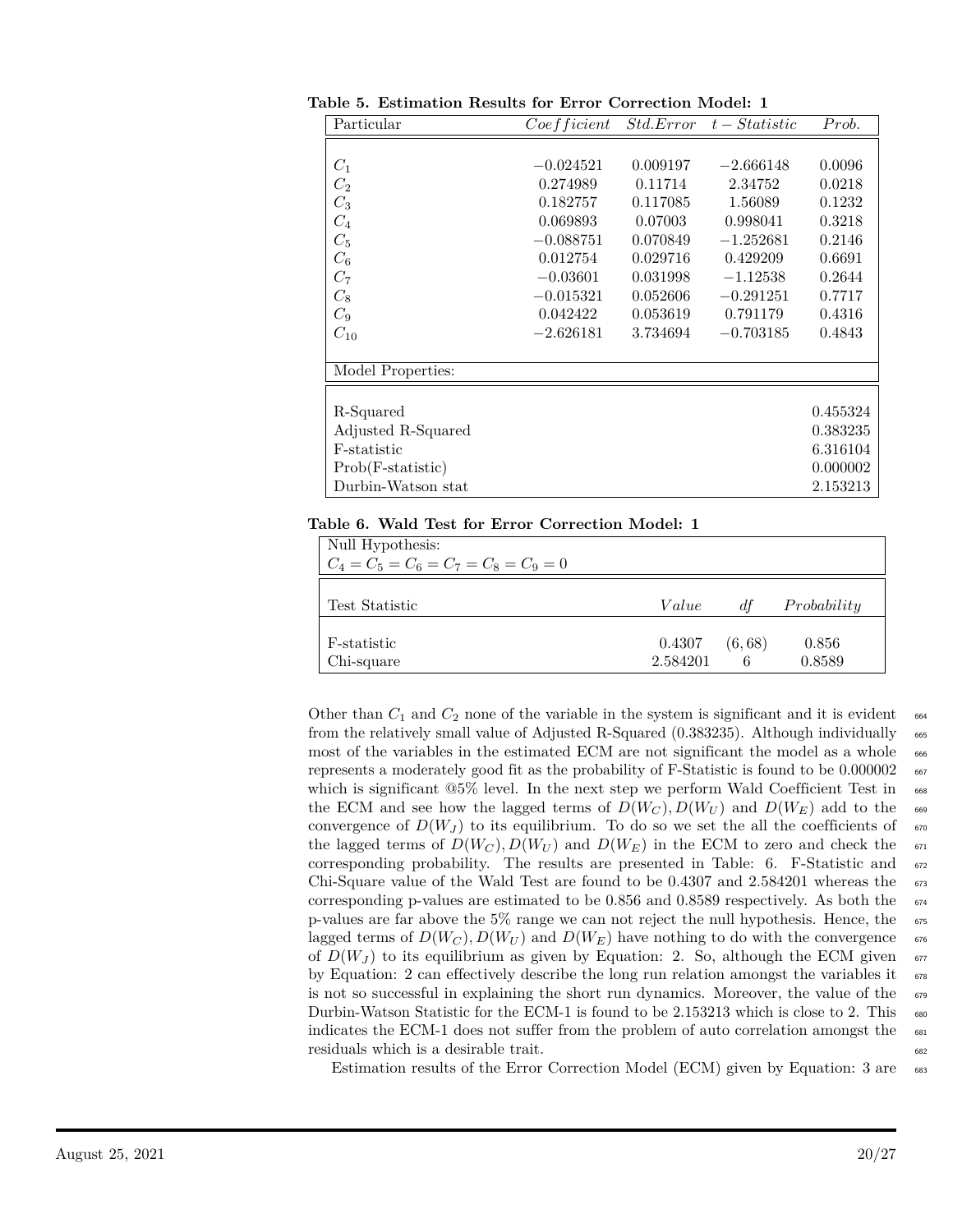| Particular          | Coefficient | <i>Std.Error</i> | $t - Statistic$ | Prob.    |
|---------------------|-------------|------------------|-----------------|----------|
|                     |             |                  |                 |          |
| $C_{11}$            | $-0.001406$ | 0.016467         | $-0.085381$     | 0.9322   |
| $C_{12}$            | 0.086292    | 0.209734         | 0.411436        | 0.682    |
| $C_{13}$            | $-0.19331$  | 0.209636         | $-0.922121$     | 0.3597   |
| $C_{14}$            | 0.826442    | 0.125386         | 6.591203        | $\theta$ |
| $C_{15}$            | 0.013956    | 0.126852         | 0.110017        | 0.9127   |
| $C_{16}$            | 0.169326    | 0.053205         | 3.182548        | 0.0022   |
| $C_{17}$            | 0.00466     | 0.057291         | 0.081336        | 0.9354   |
| $C_{18}$            | $-0.116843$ | 0.094188         | $-1.240526$     | 0.219    |
| $C_{19}$            | $-0.016188$ | 0.096002         | $-0.168619$     | 0.8666   |
| $C_{20}$            | $-15.69266$ | 6.686806         | $-2.34681$      | 0.0219   |
|                     |             |                  |                 |          |
| Model Properties:   |             |                  |                 |          |
|                     |             |                  |                 |          |
| R-Squared           |             |                  |                 | 0.808305 |
| Adjusted R-Squared  |             |                  |                 | 0.782934 |
| F-statistic         |             |                  |                 | 31.85893 |
| $Prob(F-statistic)$ |             |                  |                 | $\theta$ |
| Durbin-Watson stat  |             |                  |                 | 1.979034 |

**Table 7. Estimation Results for Error Correction Model: 2**

#### **Table 8. Wald Test for Error Correction Model: 2**

| Null Hypothesis:<br>$C_{12} = C_{13} = C_{16} = C_{17} = C_{18} = C_{19} = 0$ |                      |              |                  |
|-------------------------------------------------------------------------------|----------------------|--------------|------------------|
| Test Statistic                                                                | Value                | df           | Probability      |
| F-statistic<br>Chi-square                                                     | 1.870803<br>11.22482 | (6, 68)<br>6 | 0.0985<br>0.0817 |

noted down in Table: 7 and 8. From Table: 7 it is evident that the speed of adjustment 684  $C_{11}$  is  $-0.001406$  which is negative. But,  $C_{11}$  is not a significant variable in the estimated 685 ECM as can be seen from its p-value of 0.9322. Large p-value indicates that the ECM-2 <sub>686</sub> represented by Equation: 3 is not mean reverting which is not desirable. Hence, no long 687 run co-movements amongst the variables are captured by this particular ECM. There  $\frac{688}{688}$ might be some other ECMs that would probably capture the dynamics better. Still <sup>689</sup> there might exist short run causalities among the variables as described by the ECM 690 under consideration. To check for short run causality running from  $D(W_J)$ ,  $D(W_U)$  and 691  $D(W_E)$  to  $D(W_C)$  we perform Wald Test on the coefficients of the different endogenous 692 variables. To be precise we set the coefficients of the first and second lagged terms  $\frac{693}{2}$ of  $D(W_J)$ ,  $D(W_U)$  and  $D(W_E)$  to zero and check the corresponding test statistics and 694 p-values. From Table: 8 it is observed that the F-Statistic and Chi-Square values are <sup>695</sup> found to be 1*.*870803 and 11*.*22482 with p-values 0*.*0985 and 0*.*0817 respectively. Hence, <sup>696</sup>  $@10\%$  level we can reject the null hypothesis which signifies that the lagged terms of 697  $D(W_J)$ ,  $D(W_U)$  and  $D(W_E)$  jointly can cause  $D(W_C)$  in the short run @10% level. 698

Moreover, as can be seen from Table: 7 R-Squared and Adjusted R-Squared values of 699 the ECM are 0.808305 and 0.782934 respectively which are very high and thus represent  $\tau_{00}$ a very good fit. F-Statistic is found to be 31*.*85893 with p-value of 0*.*0. F-Statistic and <sup>701</sup> the corresponding p-value indicate that the model fits the empirical data very well. Last  $702$ but not the least the Durbin-Watson Statistic of the model is found to be 1.979034 which  $\frac{703}{703}$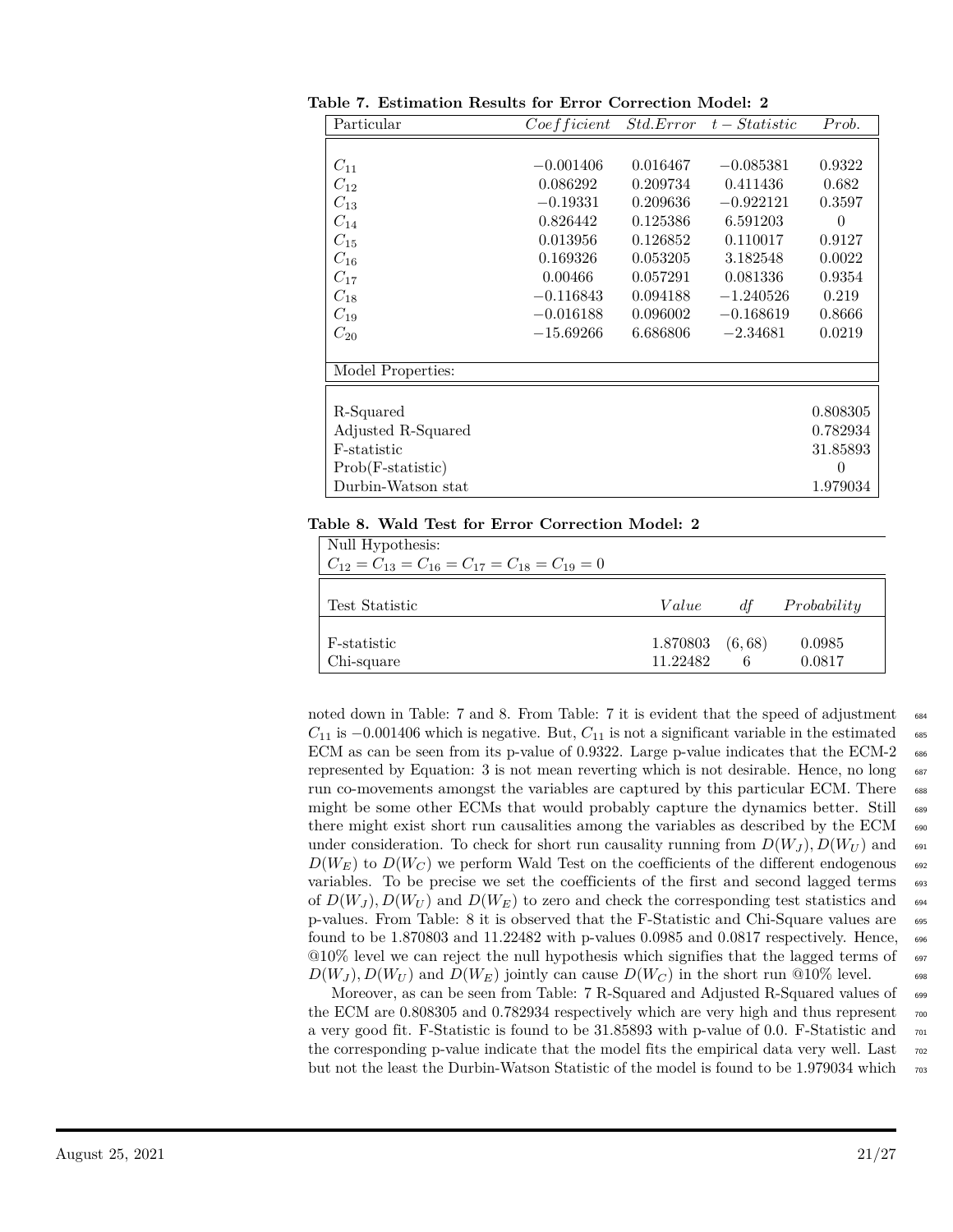is very close to 2. The value of DW Statistic states that the model does not suffer from  $\tau_{04}$ autocorrelation problem and speaks for the validity of it.

| Particular          | Coefficient |          | $Std. Error \t t - Statistic$ | Prob.    |
|---------------------|-------------|----------|-------------------------------|----------|
|                     |             |          |                               |          |
| $C_{21}$            | $-0.14657$  | 0.043176 | $-3.394692$                   | 0.0012   |
| $C_{22}$            | 1.061627    | 0.54992  | 1.930513                      | 0.0577   |
| $C_{23}$            | $-1.131434$ | 0.549662 | $-2.058418$                   | 0.0434   |
| $C_{24}$            | 0.341059    | 0.328759 | 1.037413                      | 0.3032   |
| $C_{25}$            | $-0.44473$  | 0.332603 | $-1.337118$                   | 0.1856   |
| $C_{26}$            | $-0.172915$ | 0.139501 | $-1.239525$                   | 0.2194   |
| $C_{27}$            | $-0.308047$ | 0.150216 | $-2.050695$                   | 0.0442   |
| $C_{28}$            | 0.40429     | 0.24696  | 1.63707                       | 0.1062   |
| $C_{29}$            | 0.768746    | 0.251716 | 3.054023                      | 0.0032   |
| $C_{30}$            | 75.36625    | 17.53269 | 4.298612                      | 0.0001   |
|                     |             |          |                               |          |
| Model Properties:   |             |          |                               |          |
|                     |             |          |                               |          |
| R-Squared           |             |          |                               | 0.306587 |
| Adjusted R-Squared  |             |          |                               | 0.214812 |
| F-statistic         |             |          |                               | 3.34063  |
| $Prob(F-statistic)$ |             |          |                               | 0.001951 |
| Durbin-Watson stat  |             |          |                               | 2.032231 |

**Table 9. Estimation results for Error Correction Model: 3**

| Table 10. Wald Test for Error Correction Model: 3 |
|---------------------------------------------------|
|---------------------------------------------------|

| Null Hypothesis:<br>$C_{22} = C_{23} = C_{24} = C_{25} = C_{28} = C_{29} = 0$ |          |         |             |
|-------------------------------------------------------------------------------|----------|---------|-------------|
| Test Statistic                                                                | Value    | df      | Probability |
|                                                                               |          |         |             |
| F-statistic                                                                   | 2.881885 | (6, 68) | 0.0146      |
| Chi-square                                                                    | 17.29131 | 6       | 0.0083      |

In the next step we estimate the coefficients of the Error Correction Model given by  $_{706}$ Equation: 4 and the results are presented in Table: 9 and 10. From Table: 9 we can see  $\tau_{07}$ that the speed of adjustment of the ECM is  $-0.14657$  and the corresponding p-value is  $\frac{708}{100}$ 0.0012. Negative and significant speed of adjustment indicates a mean reverting process  $\frac{709}{200}$ which is a very desirable attribute for ECMs. Moreover, most of the estimated coefficients  $\frac{710}{200}$ from  $C_{22}$  to  $C_{30}$  are found to be significant  $@5\%$  level which can possibly mean the  $711$ existence of significant short run causality from the independent to the dependent  $\pi_{12}$ variables. To check whether short run causality truly exists from  $D(W_J)$ ,  $D(W_C)$  and  $\tau_{13}$  $D(W_E)$  to  $D(W_U)$  we perform Wald Test on the coefficients of the estimated ECM. We  $_{714}$ set the coefficients of first and second lagged terms of  $D(W_J)$ ,  $D(W_C)$  and  $D(W_E)$  to 715 zero and note the probability of such an exclusion. However, this null hypothesis is  $_{716}$ soundly rejected even  $@2\%$  level as can be seen from the last column of Table: 10.  $\frac{717}{212}$ 

Once the long and short run causality have been confirmed we go on checking how <sup>718</sup> well the empirical data fit the model. R-Squared and Adjusted R-Squared of the model <sup>719</sup> are found to be 0*.*306587 and 0*.*214812 which are comparatively low. However, the <sup>720</sup> F-Statistic of the model is 3*.*34063 with p-value 0*.*001951. The p-value of the F-Statistic <sup>721</sup> however represents a good fit. Moreover, the Durbin-Watson Statistic is measured as  $\frac{722}{20}$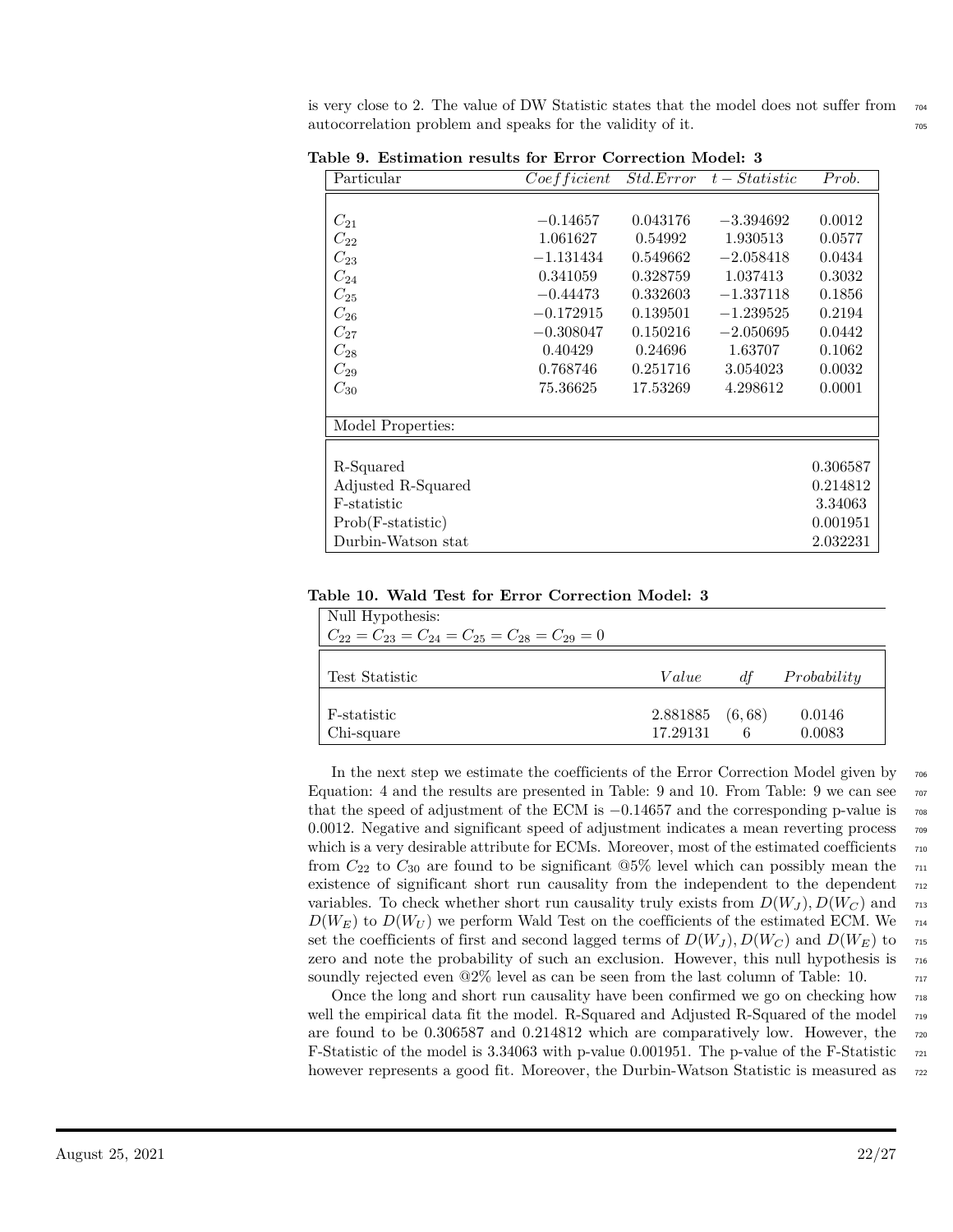2.032231 which is very close to 2 and asserts that the estimation does not suffer from  $\frac{723}{200}$ the problem of serial correlation. The series of serial correlation.

| Particular          | Coefficient |          | $Std. Error \t t - Statistic$ | Prob.    |
|---------------------|-------------|----------|-------------------------------|----------|
|                     |             |          |                               |          |
| $C_{31}$            | $-0.113589$ | 0.02154  | $-5.273295$                   | $\theta$ |
| $C_{32}$            | 0.201965    | 0.274351 | 0.736154                      | 0.4642   |
| $C_{33}$            | $-0.958241$ | 0.274222 | $-3.494395$                   | 0.0008   |
| $C_{34}$            | $-0.041279$ | 0.164016 | $-0.251677$                   | 0.802    |
| $C_{35}$            | $-0.232792$ | 0.165933 | $-1.402922$                   | 0.1652   |
| $C_{36}$            | $-0.063282$ | 0.069596 | $-0.909274$                   | 0.3664   |
| $C_{37}$            | $-0.313046$ | 0.074942 | $-4.177199$                   | 0.0001   |
| $C_{38}$            | 0.234677    | 0.123206 | 1.904743                      | 0.061    |
| $C_{39}$            | 0.421143    | 0.125579 | 3.353605                      | 0.0013   |
| $C_{40}$            | 20.75535    | 8.746936 | 2.372871                      | 0.0205   |
| Model Properties:   |             |          |                               |          |
|                     |             |          |                               |          |
| R-Squared           |             |          |                               | 0.404437 |
| Adjusted R-Squared  |             |          |                               | 0.325612 |
| F-statistic         |             |          |                               | 5.130846 |
| $Prob(F-statistic)$ |             |          |                               | 0.000027 |
| Durbin-Watson stat  |             |          |                               | 1.976588 |

**Table 11. Estimation results for Error Correction Model: 4**

| Table 12. Wald Test for Error Correction Model: 4 |  |
|---------------------------------------------------|--|
|---------------------------------------------------|--|

| Null Hypothesis:<br>$C_{32} = C_{33} = C_{34} = C_{35} = C_{36} = C_{37} = 0$ |                      |              |             |
|-------------------------------------------------------------------------------|----------------------|--------------|-------------|
| Test Statistic                                                                | Value                | df           | Probability |
| F-statistic<br>Chi-square                                                     | 6.380645<br>38.28387 | (6, 68)<br>6 |             |

Finally, we estimate the Error Correction Model given by Equation: 5 which describes  $\frac{725}{125}$ how  $D(W_E)$  reverts to its equilibrium once distorted. The estimation results are presented  $\tau_{26}$ in Table: 11 and 12. From Table: 11 we can see that the speed of adjustment of the  $\frac{7}{27}$ ECM is −0.113589 which is negative and significant (p-value is zero). Negative and  $\frac{728}{280}$ significant speed of adjustment points to an underlying mean reversion process which  $\frac{729}{20}$ validates the construction of ECM itself. Moreover, a lot of the estimated coefficients  $\frac{730}{200}$ are found to be significant  $@5\%$  level. To check precisely whether the lagged terms  $731$ of  $D(W_J)$ ,  $D(W_C)$  and  $D(W_U)$  can really cause  $D(W_E)$  we perform coefficient Wald  $\tau_{32}$ Test and the results are presented in Table: 12. To perform Wald Test we set all the  $\frac{733}{2}$ coefficients of different lagged terms of  $D(W_J)$ ,  $D(W_C)$  and  $D(W_U)$  in the ECM to zero  $\tau_{34}$ and note down the corresponding F-Statistic and Chi-Square Statistic with the p-values.  $735$ F-Statistic and Chi-Square Statistic are found to be 6*.*380645 and 38*.*28387 respectively <sup>736</sup> with p-value of zero in both cases. So, the null hypothesis is clearly rejected and there 737 exists strong causality running from  $D(W_J)$ ,  $D(W_C)$  and  $D(W_U)$  to  $D(W_E)$ .

Last but not the least we will check how well the empirical data fit the model. To  $\frac{739}{200}$ do so we check the corresponding R-Squared and Adjusted R-Squared values which are <sup>740</sup> 0*.*404437 and 0*.*325612 respectively which although not very good are not bad either. <sup>741</sup>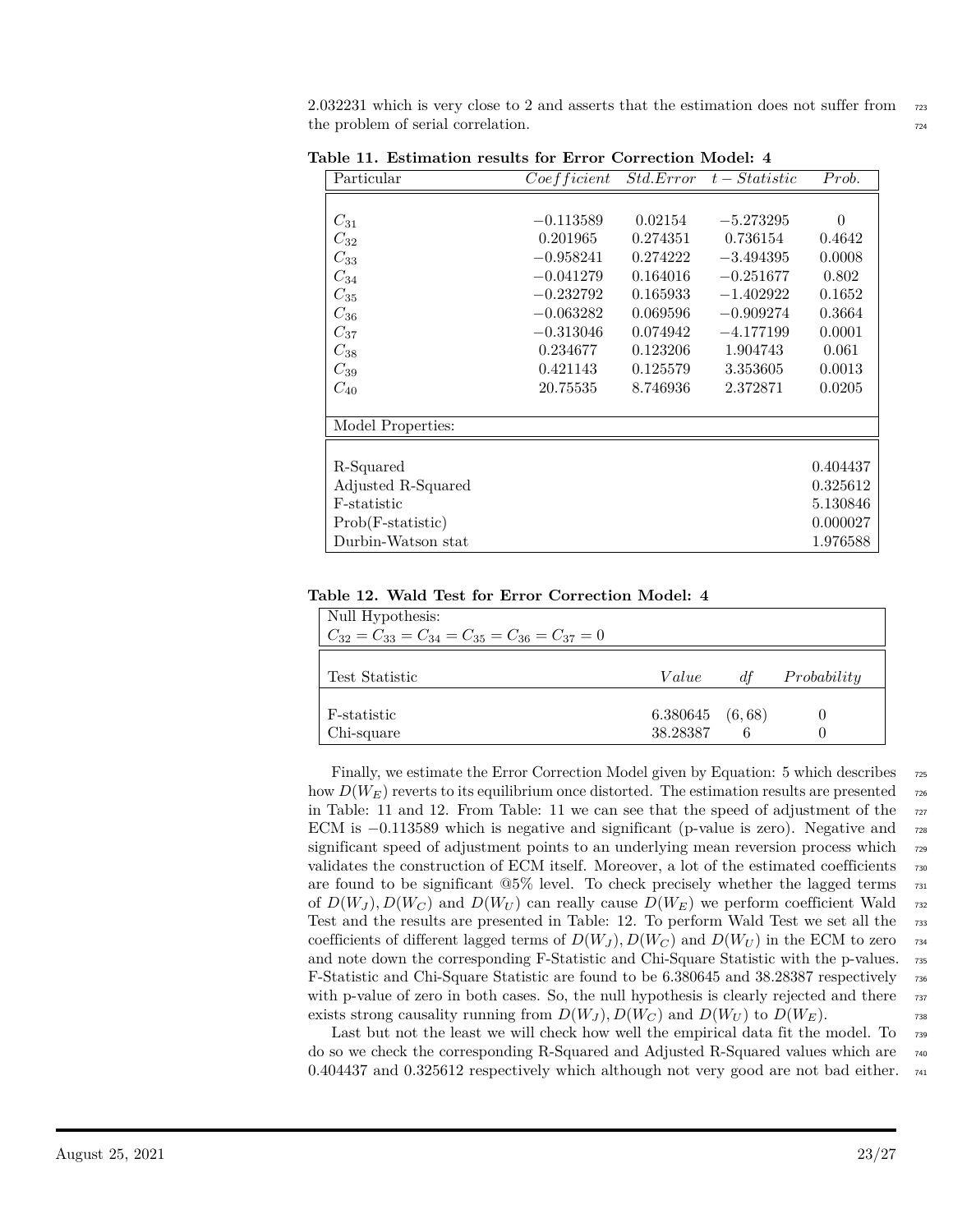On the other hand the value of F-Statistic is 5*.*130846 with p-value 0*.*000027 which <sup>742</sup> represents a good fit. Moreover, the Durbin-Watson Statistic for the model is found <sup>743</sup> to be 1.976588 which is very close to 2 and thus represents a valid model free from  $\frac{744}{64}$ autocorrelation. The control of the control of the control of the control of the control of the control of the control of the control of the control of the control of the control of the control of the control of the contro

#### **10 Limitations and future study** <sup>746</sup>

The current study is conducted on a sample of 22 (twenty two) countries around the  $\frac{747}{64}$ world, namely USA, China, Japan and 19 (nineteen) countries in the Eurozone. When <sup>748</sup> we choose countries we give weights to two distinct factors: Firstly, we consider the  $\frac{749}{200}$ dominance of a country's currency in the international market and secondly, we account  $\tau_{50}$ for the extent of the foreign exchange reserves maintained by a particular country. Choice  $\tau_{51}$ of USA and Eurozone (comprising 19 countries to date) is motivated by the fact that <sup>752</sup> 80.48% of the reserve balances of the entire world is denominated in US dollar and euro.  $\frac{753}{153}$ On the other hand, China and Japan are the two countries that maintain highest amount  $\tau_{54}$ of reserve balances in the whole world. To be precise, together they hold nearly 39*.*80% <sup>755</sup> of the total world reserves. The current study can be logically extended by including <sup>756</sup> more countries into the analysis. For example, there are other countries in the list whose  $\frac{757}{757}$ currencies enjoy the *hard currency* status to some extent in the international financial <sup>758</sup> market. The list of countries with reasonably hard currencies includes United Kingdom <sup>759</sup> (UK), Switzerland, Australia and Canada. Moreover, other than China and Japan, there <sup>760</sup> are countries that hold substantial amount of foreign exchange reserves which include  $_{761}$ India, Kingdom of Saudi Arabia (KSA), South Korea and so on. The study can be <sup>762</sup> further extended by including these countries into the analysis which is supposed to  $\tau_{63}$ produce more accurate measure of cross border wealth transfer amongst the nations.  $764$ 

#### **11 Conclusion**

Here, we argue that the official foreign currency reserve balance of a country when  $_{766}$ subtracted from the accumulated reserve balances of the rest of the world denominated  $767$ in the currency of that particular country represents the net amount of real wealth that  $\tau_{68}$ has been transferred to that particular country from the rest of the world in exchange  $\tau_{69}$ of its fiat currencies. We have calculated the said amount of wealth transfer for some  $\tau_{70}$ major economies of the world including United States, China, Japan and Eurozone. We  $\pi$ have found that the value of net wealth transferred to United States and Eurozone are  $772$ positive and the official foreign exchange reserve balances of these regions are remarkably  $\tau_{73}$ low as compared to their peers. On the other hand, net wealth transferred from the rest  $774$ of the world to China and Japan are negative i.e., these regions have indeed transferred <sup>775</sup> substantial amount of real goods and services to the rest of the world in exchange of some  $\tau_{76}$ fiat currencies and that is why these countries have accumulated an astonishing amount  $\pi$ of reserve balances. These reserve balances unless utilized for import purposes do not <sup>778</sup> have any intrinsic value i.e., the real values of these reserves can only be discharged once  $\tau_{79}$ they are actually used for import payments. But, countries like China and Japan do not <sup>780</sup> seem to eat up their reserve balances rather they are accumulating more and more of  $\tau_{\text{B1}}$ it and in the process of doing so they are transferring their real assets (goods, services  $\frac{782}{162}$ and/or physical asset) to the rest of the world which the other countries consume/use.  $\frac{783}{183}$ 

#### **12 Declaration of interest**

The author declares that he has no known competing financial interests or personal  $\frac{785}{785}$ relationships that could have appeared to influence the work reported in this paper.  $\frac{786}{60}$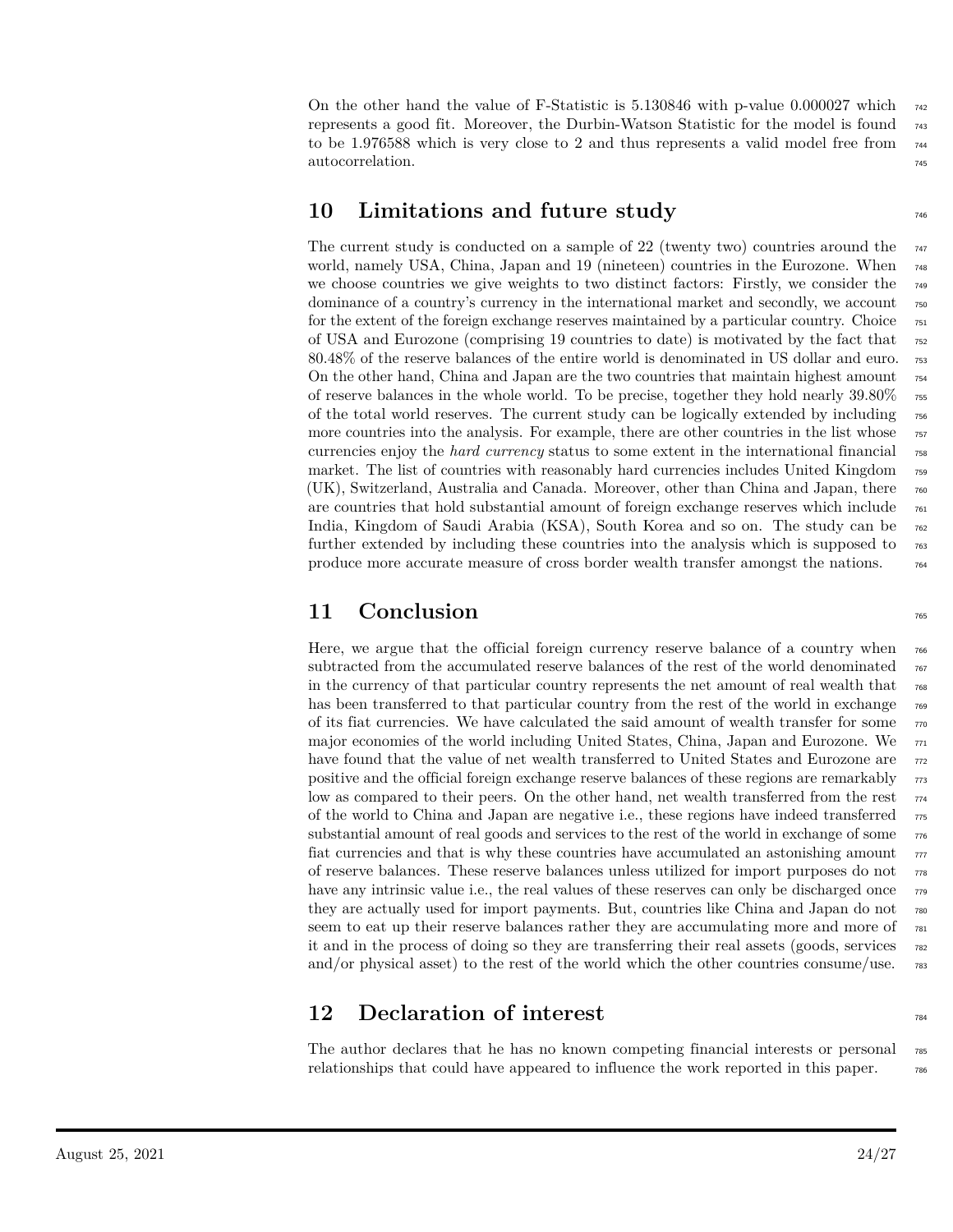#### **References**

| 1. Alesina, Alberto, and Robert J. Barro (2001). Dollarization. American Economic | 788 |
|-----------------------------------------------------------------------------------|-----|
| Review, 91 (2): 381-385. DOI: 10.1257/aer.91.2.381.                               | 789 |

- 2. Basel Committee on Banking Supervision (2010), Basel III: A global regulatory <sup>790</sup> framework for more resilient banks and banking systems, December 2010. <sup>791</sup>
- 3. Berg, Andrew; Borensztein, Eduardo (2000). The Pros and Cons of Full Dollariza- <sup>792</sup> tion". IMF Working Paper Series. The mass of the series of the series of the series of the series of the series of the series of the series of the series of the series of the series of the series of the series of the serie
- 4. Black, S (1991). The International Use of Currencies. In Y. Suzuki, J. Miyaki and <sup>794</sup> M. Okabe, eds., The Evolution of the International Monetary System (Tokyo, <sup>795</sup> Japan: Tokyo University Press, 1991). <sup>796</sup>
- 5. Calvo, Guillermo A. and Vegh, Carlos, Currency Substitution in Developing <sup>797</sup> Countries: An Introduction (May 1992). IMF Working Paper No. 92/40, Available <sup>798</sup> at SSRN: https://ssrn.com/abstract=884762  $799$
- 6. Clark, William R. (2005). Petrodollar Warfare. Canada: New Society Publishers. <sup>800</sup> p. 30. ISBN 978-0-86571-514-1.
- 7. Devereux, MB and Shouyong Shi (2013). Vehicle Currency. International Economic <sup>802</sup> Review, Vol. 54, No. 1, February 2013.
- 8. Engle, Robert F., and C. W. J. Granger (1987). "Co-Integration and Error  $\frac{1}{804}$ Correction: Representation, Estimation, and Testing." Econometrica 55, no. 2  $^{80}$  $(1987): 251-76.$  Accessed July 26, 2020. doi:10.2307/1913236.
- 9. Edward Wyatt (2011). Fed Proposes New Capital Rules for Banks. New York 807 Times. Published December 20, 2011.
- 10. Eichengreen, B and Marc Flandreau (2012). The Federal Reserve, the Bank of  $\frac{809}{809}$ England, and the Riseof the Dollar as an International Currency, 1914-1939. Open  $\frac{1}{810}$ Econ Rev (2012) 23:57-87DOI 10.1007/s11079-011-9217-1.
- 11. Ellie, Tragakes (2012). Economics for the IB Diploma (2nd ed.). Cambridge: <sup>812</sup> Cambridge University Press. p. 388. ISBN 9780521186407. OCLC 778243977 813
- 12. European Banking Authority (2020). Implementing Basel III in Europe. <sup>814</sup> Viewed on July 21, 2020. https://eba.europa.eu/regulation-and-policy/ <sup>815</sup> implementing-basel-iii-europe. **816** and 816
- 13. European Union (2020). Which countries use the euro. Viewed on  $_{817}$ July 24, 2020. https://europa.eu/european-union/about-eu/euro/ 818 which-countries-use-euro\_en. **819** and 819 and 819 and 819 and 819 and 819 and 819 and 819 and 819 and 819 and 819 and 819 and 819 and 819 and 819 and 819 and 819 and 819 and 819 and 819 and 819 and 819 and 819 and 819 and
- 14. Gonzalez-Garcia, Jesus, Lemus,Antonio and Mrkaic, Mico, 2013, Fiscal Multipliers <sup>820</sup> in the ECCU, IMF Working Paper Series.
- 15. Goldberg, LS and Cedric Tille (2008). Vehicle Currency Use in International Trade. <sup>822</sup> Journal of International Economics, Volume 76, Issue 2, December 2008, Pages 823  $177-192$  824
- 16. Goldberg, LS (2010). Is the International Role of the Dollar Changing? Cur- <sup>825</sup> rent Issues in Economics and Finance. Volume 16, Number 1, January 2010. 826 www.newyorkfed.org/research/current\_issues. Federal Reserve Bank of New 827 York. **828**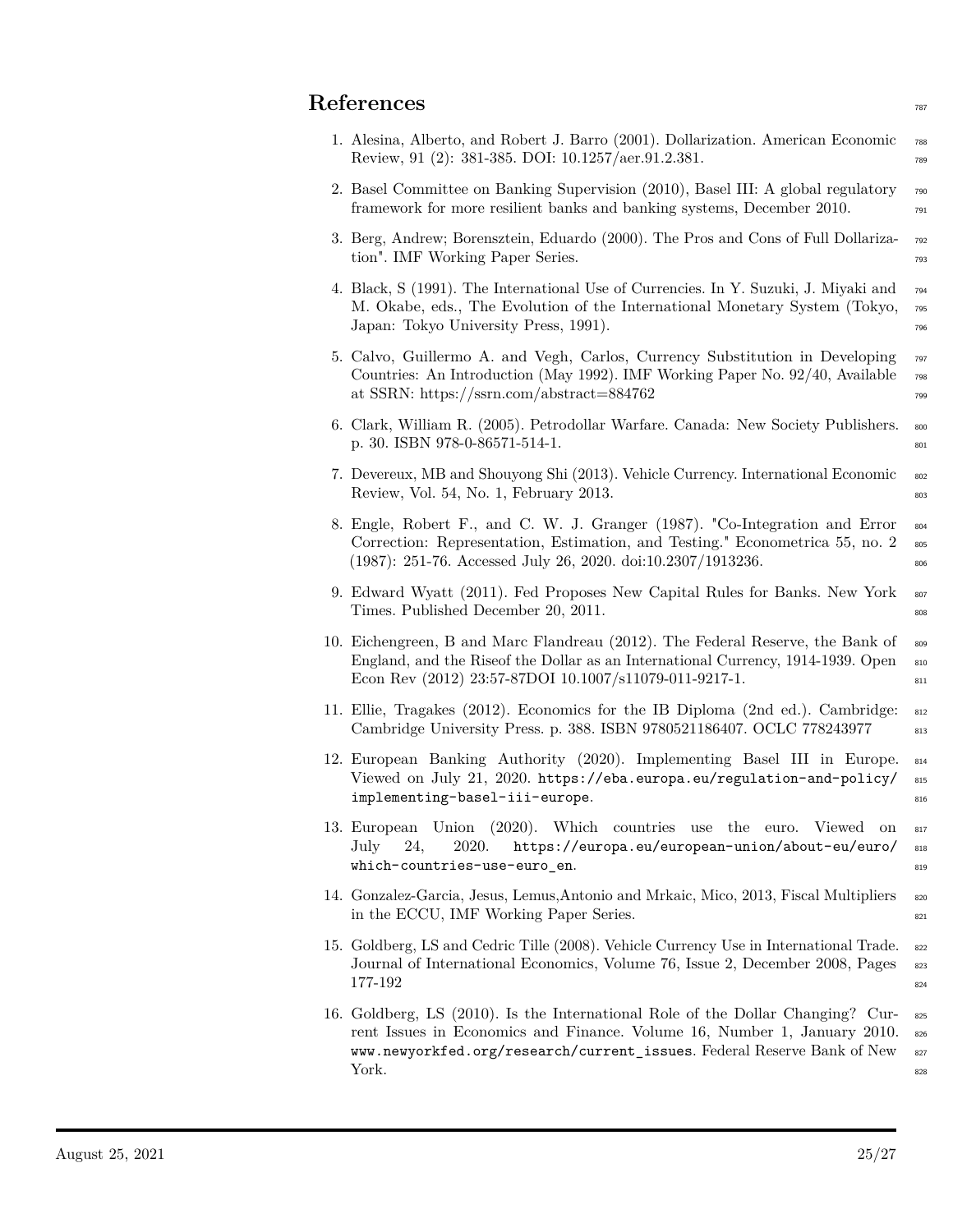| 17. Gopinath, G (2015). International price system. In Jackson Hole Symposium,<br>volume 27. Federal Reserve Bank at Kansas City.                                                                                                                                                         | 829<br>830               |
|-------------------------------------------------------------------------------------------------------------------------------------------------------------------------------------------------------------------------------------------------------------------------------------------|--------------------------|
| 18. Gopinath, G and Jeremy C. Stein (2018). Banking, Trade and the Making of a<br>Dominant Currency. NBER Working Paper Series. April 2018.                                                                                                                                               | 831<br>832               |
| 19. Gourinchas, Pierre-Olivier, Helene Rey, and Nicolas Govillot (2010). Exorbitant<br>Privilege and Exorbitant Duty. http://helenerey.eu/Content/_Documents/<br>duty_23_10_2017.pdf                                                                                                      | 833<br>834<br>835        |
| 20. Griswold, D (2005). Protectionism No Fix for China's Currency. CATO Institute.<br>June 25, 2005.                                                                                                                                                                                      | 836<br>837               |
| 21. Hofstetter, M, Jose Ignacio Lopez, Miguel Urrutia (2018). Limits to Foreign<br>Exchange Net Open Positions and Capital Requirements in Emerging Economies,<br>Documentos CEDE 015995, Universidad de los Andes - CEDE.                                                                | 838<br>839<br>840        |
| 22. IMF (2018). The Annual Report on Exchange Arrangements and Exchange<br>Restrictions. 2018.                                                                                                                                                                                            | 841<br>842               |
| 23. International Monetary Fund (2020a). Financial Soundness Indicator Compilation<br>Guide. International Monetary Fund, 2019.   Revision of the 2006 FSI Guide.  <br>Includes bibliographical references. Identifiers: ISBN 978148436209 (paper).                                       | 843<br>844<br>845        |
| 24. International Monetary Fund (2020). The Currency Composition of Official Foreign<br>Exchange Reserves (COFER) database. Statistics Department of the International<br>Monetary Fund (IMF). Viewed on July 21, 2020. https://data.imf.org/?sk=<br>E6A5F467-C14B-4AA8-9F6D-5A09EC4E62A4 | 846<br>847<br>848<br>849 |
| 25. Ize, Alen and Eduardo Levy Yeyati (2003). Financial dollarization. Journal of<br>International Economics Volume 59, Issue 2, March 2003, Pages 323-347                                                                                                                                | 850<br>851               |
| 26. Jacobs LM (1910) Bank Acceptances. GPO, Washington, 61st Congress, 2nd<br>Session, Senate Doc. 569.                                                                                                                                                                                   | 852<br>853               |
| 27. Judson, R (2017). The Death of Cash? Not So Fast: Demand for U.S.Currency<br>at Home and Abroad, 1990-2016. International Cash Conference 2017 - War on<br>Cash: Is there a Future for Cash? 25 - 27April 2017, Island of Mainau, Germany.                                            | 854<br>855<br>856        |
| 28. King WTC (1936) History of the London Discount Market. Routledge and Sons,<br>London.                                                                                                                                                                                                 | 857<br>858               |
| 29. Krugman, P. Vehicle Currencies and the Structure of International Exchange.<br>Journal of Money Credit and Banking12 (1980), 513-26.                                                                                                                                                  | 859<br>860               |
| 30. Maggiori, M, Brent Neiman and Jesse Schreger (2019). The Rise of the Dollar and<br>Fall of the Euro as International Currencies. AEA Papers and Proceedings 2019,<br>109: 521-526. https://doi.org/10.1257/pandp.20191007.                                                            | 861<br>862<br>863        |
| 31. Maggiori, Matteo, Brent Neiman, and Jesse Schreger (2018). International Cur-<br>rencies and Capital Allocation. NBER Working Paper 24673.                                                                                                                                            | 864<br>865               |
| 32. Matsuyama, K, Nobuhiro Kiyotaki and Akihiko Matsui. Toward a Theory of<br>International Currency. The Review of Economic Studies, Apr., 1993, Vol. 60, No.<br>2, pp. 283-307.                                                                                                         | 866<br>867<br>868        |
| 33. Ogawa, E and Yuri Nagataki Sasaki. Inertia in the key currency. Japan and the<br>World Economy 10 (1998) 421-439.                                                                                                                                                                     | 869<br>870               |